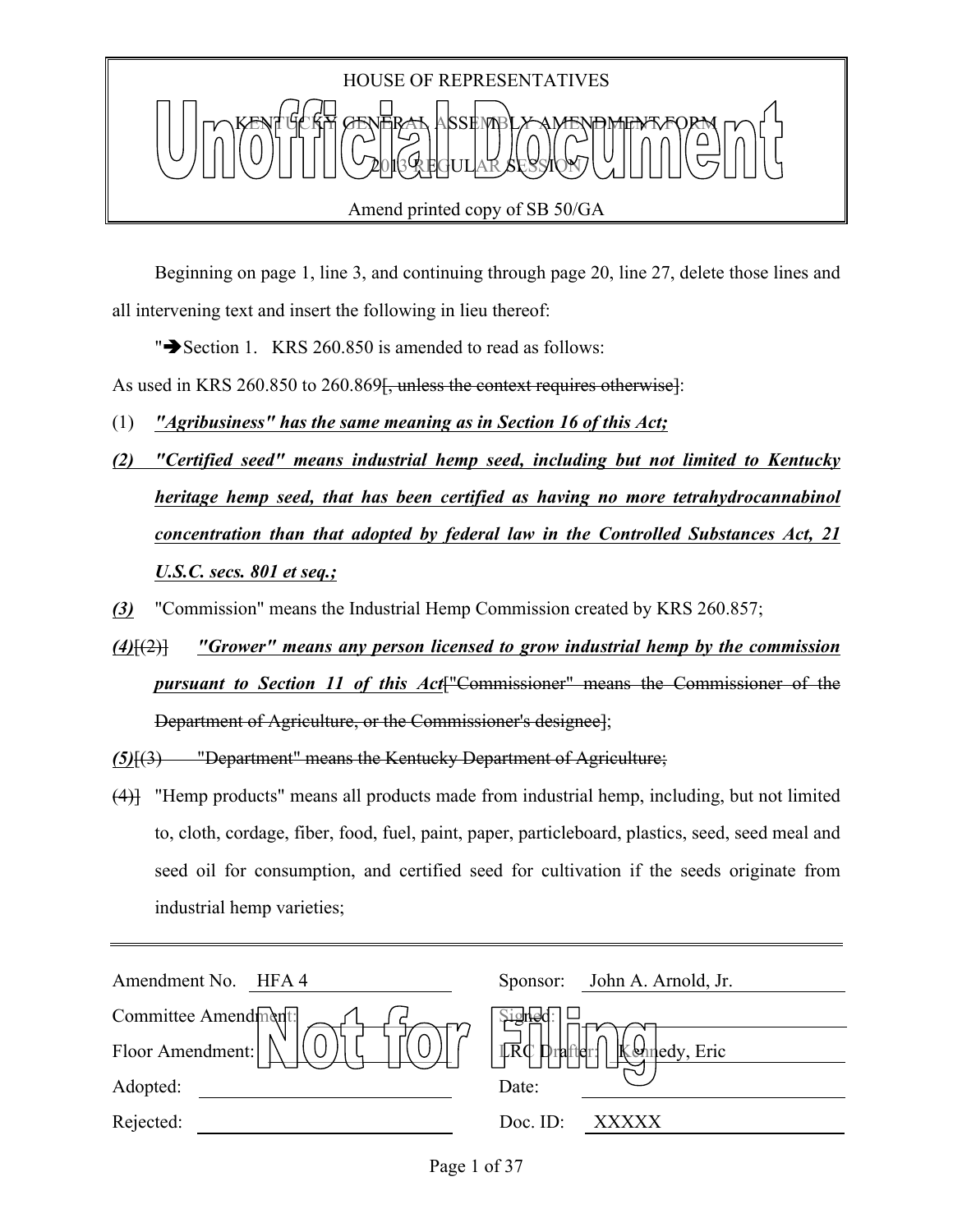

- *(6) (a)*[(5)] "Industrial hemp" means *all parts and varieties of the plant cannabis sativa, cultivated or possessed by a licensed grower, whether growing or not, that contain a tetrahydrocannabinol concentration of no more than that adopted by federal law in the Controlled Substances Act, 21 U.S.C. secs. 801 et seq.*
	- *(b) "Industrial hemp" as defined and applied in Sections 1 to 14 of this Act is excluded from the definition of marijuana in KRS 218A.010*[all parts and varieties of the plant cannabis sativa, cultivated or possessed by a licensed grower, whether growing or not, that contain a tetrahydrocannabinol concentration of one percent (1%) or less by weight, except that the THC concentration limit of one percent (1%) may be exceeded for licensed industrial hemp seed research. Industrial hemp, as defined and applied for the purposes of KRS 260.850 to 260.869, shall be excluded from the definition of marijuana, as defined in KRS 218A.010];
- *(7) "Kentucky heritage hemp seed" means industrial hemp seed that possesses characteristics of the unique and specialized industrial hemp seed variety that originated in the Commonwealth and has been recognized historically as a signature export of this state;*
- *(8)*[(6)] "Seed research" means research conducted to develop or recreate better strains of industrial hemp, particularly for the purposes of seed production. In conducting this research, higher THC concentration varieties of industrial hemp may be grown to provide breeding strains to revitalize the production of a Kentucky strain of industrial hemp. However, in no case shall the THC levels exceed *three-tenths of one percent (0.3%)*[three  $percent (3%)$ ; and
- *(9)*[(7)] "Tetrahydrocannabinol" or "THC" means the natural or synthetic equivalents of the substances contained in the plant, or in the resinous extractives of, cannabis, or any synthetic substances, compounds, salts, or derivatives of the plant or chemicals and their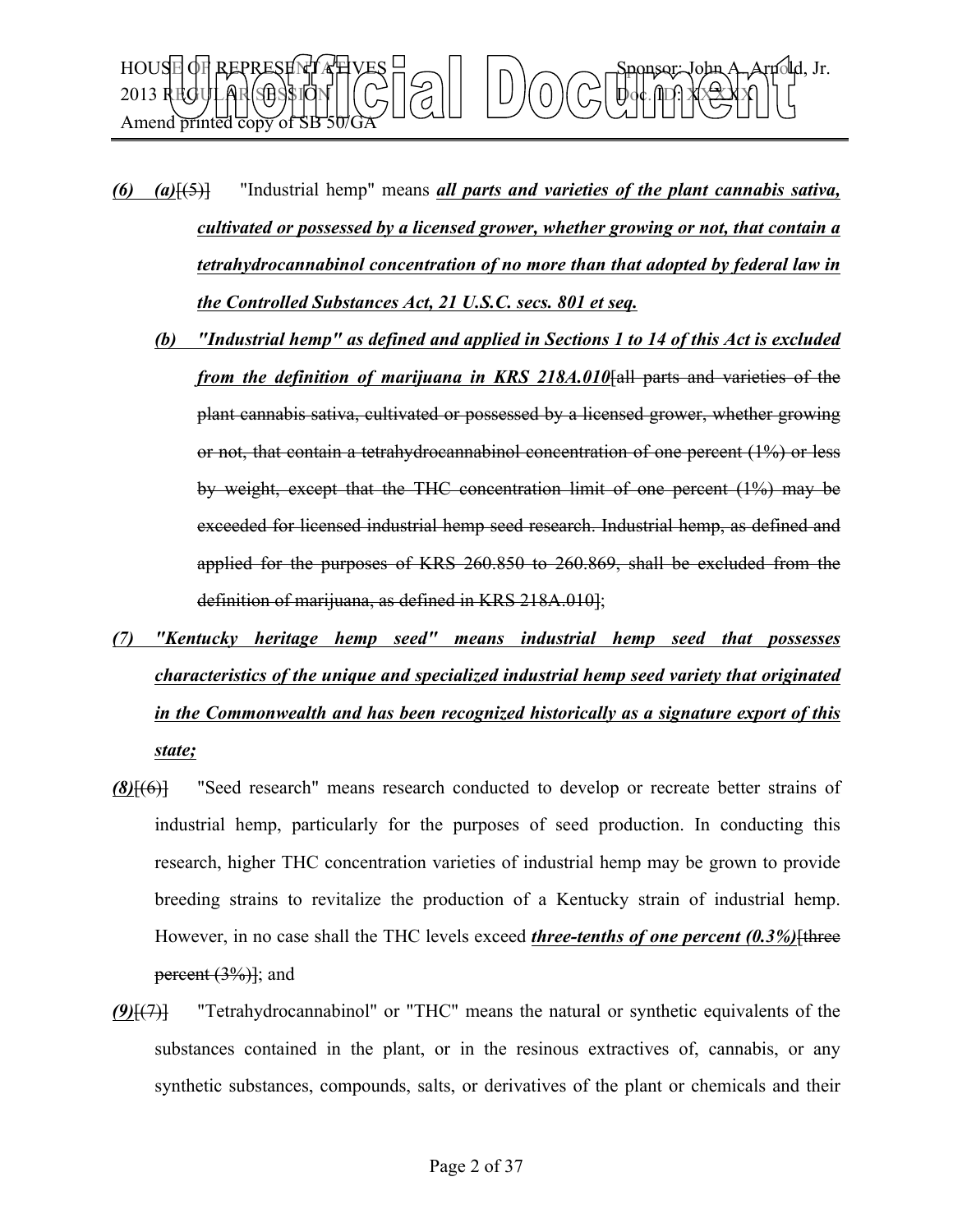

isomers with similar chemical structure and pharmacological activity.

SECTION 2. A NEW SECTION OF KRS 260.850 TO 260.869 IS CREATED TO READ AS FOLLOWS:

- *(1) The purpose of Sections 1 to 14 of this Act is to assist the Commonwealth in moving to the forefront of industrial hemp production, development, and commercialization of hemp products in agribusiness, alternative fuel production, and other business sectors, both nationally and globally and to the greatest extent possible. These purposes shall be accomplished, in part, through:*
	- *(a) The auspices of the Industrial Hemp Commission created by Section 5 of this Act;*
	- *(b) The industrial hemp research program overseen by the commission, working in conjunction with the staff of the University of Kentucky Agricultural Experiment Station, along with the University of Louisville, the various comprehensive universities as defined in KRS 164.001, and other research partners. This research program shall include the planting, cultivation, and analysis of industrial hemp demonstration plots by selected growers that are licensed by the commission pursuant to Section 11 of this Act; and*
	- *(c) The pursuit of any federal permits or waivers necessary to allow industrial hemp to be grown in the Commonwealth.*
- *(2) The General Assembly hereby finds and declares that the authority granted in Sections 1 to 14 of this Act and the purposes accomplished hereby are proper governmental and public purposes, and that the development of industrial hemp production and commercial markets for hemp products within the Commonwealth is important to its economic well-being.*
	- Section 3. KRS 260.851 is amended to read as follows:

The *commission* [department] shall promulgate administrative regulations, in accordance with [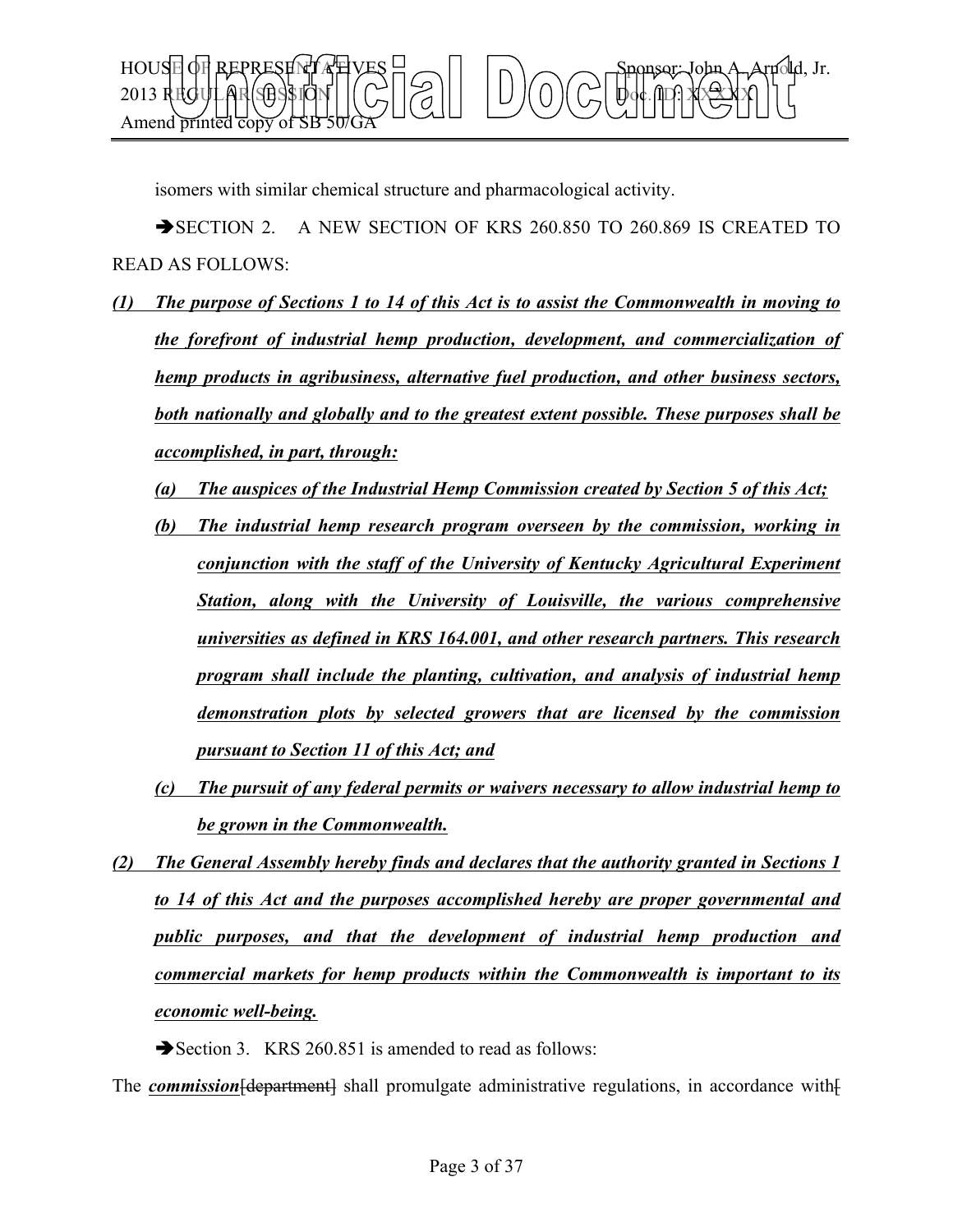

the provisions of] KRS Chapter 13A, *as necessary to administer the industrial hemp research program, and* to license *persons to grow industrial hemp, pursuant to Sections 1 to 14 of this Act*[research on industrial hemp and hemp products]. *The commission shall include as part of its administrative regulations, at a minimum, the establishment of industrial hemp testing criteria and protocols.*

Section 4. KRS 260.853 is amended to read as follows:

- (1) The *commission*[Department of Agriculture] shall promote the research and development of *industrial hemp, and commercial* markets for Kentucky industrial hemp and hemp products*,*[ after the selection and establishment of the industrial hemp research program and the Industrial Hemp Commission, and] *as provided in this section, to the extent*[provided] that adequate funds are available *and are approved by the commission* for these purposes from the industrial hemp program fund. The *commission* [department] shall work cooperatively with selected Kentucky university or universities' agricultural research programs utilizing the expertise of the university or universities in the area of agricultural research.
- (2) [The Council on Postsecondary Education shall select a university or universities where the industrial hemp research program is to be established, after proposals are considered from all interested universities with agriculture departments in Kentucky.
- (3)] *In addition to its other pursuits,* the *commission*[selected institutions' industrial hemp research program] shall undertake research of industrial hemp production *through the establishment and oversight of a five (5) year industrial hemp research program, to be directly managed by the University of Kentucky Agricultural Experiment Station, to the extent that adequate funds are available for the program from the industrial hemp program fund. This research program shall consist primarily of demonstration plots planted and cultivated* in *this*<sup>[the]</sup> state *by selected growers, which shall be required to be*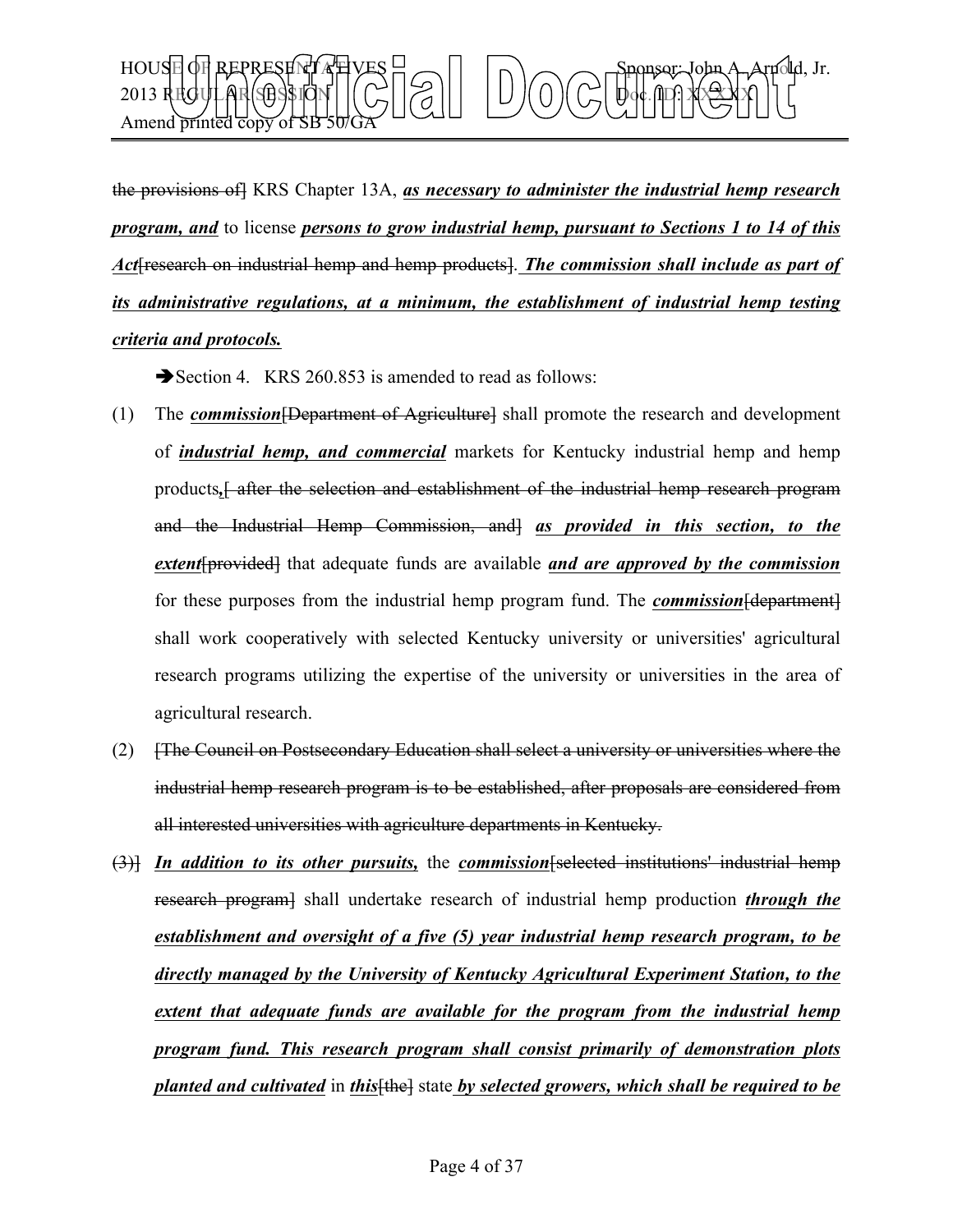

*licensed by the commission pursuant to Section 11 of this Act prior to planting any industrial hemp*.

- *(3)* The *commission*[department] shall *pursue any*[assist the industrial hemp research program in obtaining the necessary federall permits *or waivers* from the United States Drug Enforcement Agency or appropriate federal agency *that are necessary for the advancement of the industrial hemp research program*.
- *(4) As part of*<sup>[In undertaking] the industrial hemp research program<del>], t</del>he *commission shall,*</sup> *through the University of Kentucky Agricultural Experiment Station and in collaboration with the University of Louisville, the various comprehensive universities as defined in KRS 164.001, to the greatest extent possible according to the particular area*  of research expertise of each university, and other research partners<del>[ university or</del> universities are authorized to]:
	- (a) *Oversee and analyze the growth of*[grow] industrial hemp *by selected and licensed*  **growers, for**<sup>[to conduct] agronomy research and analysis of required soils, growing</sup> conditions, and harvest methods relating to the production of *various varieties of* industrial hemp *that may be suitable* for *various* commercial *hemp* products. including but not limited to hemp seed, paper, clothing, and oils];
	- (b) Conduct seed research on various types of industrial hemp that are best suited to be grown in Kentucky, including but not limited to seed availability, creation of Kentucky hybrid types, in-the-ground variety trials and seed production*, and establish a program to recognize certain industrial hemp seed as being Kentucky heritage hemp seed*;
	- (c) Study the economic feasibility of developing an industrial hemp market in various types of industrial hemp that can be grown in the Commonwealth;
	- (d) Report on the estimated value-added benefits, including environmental benefits, that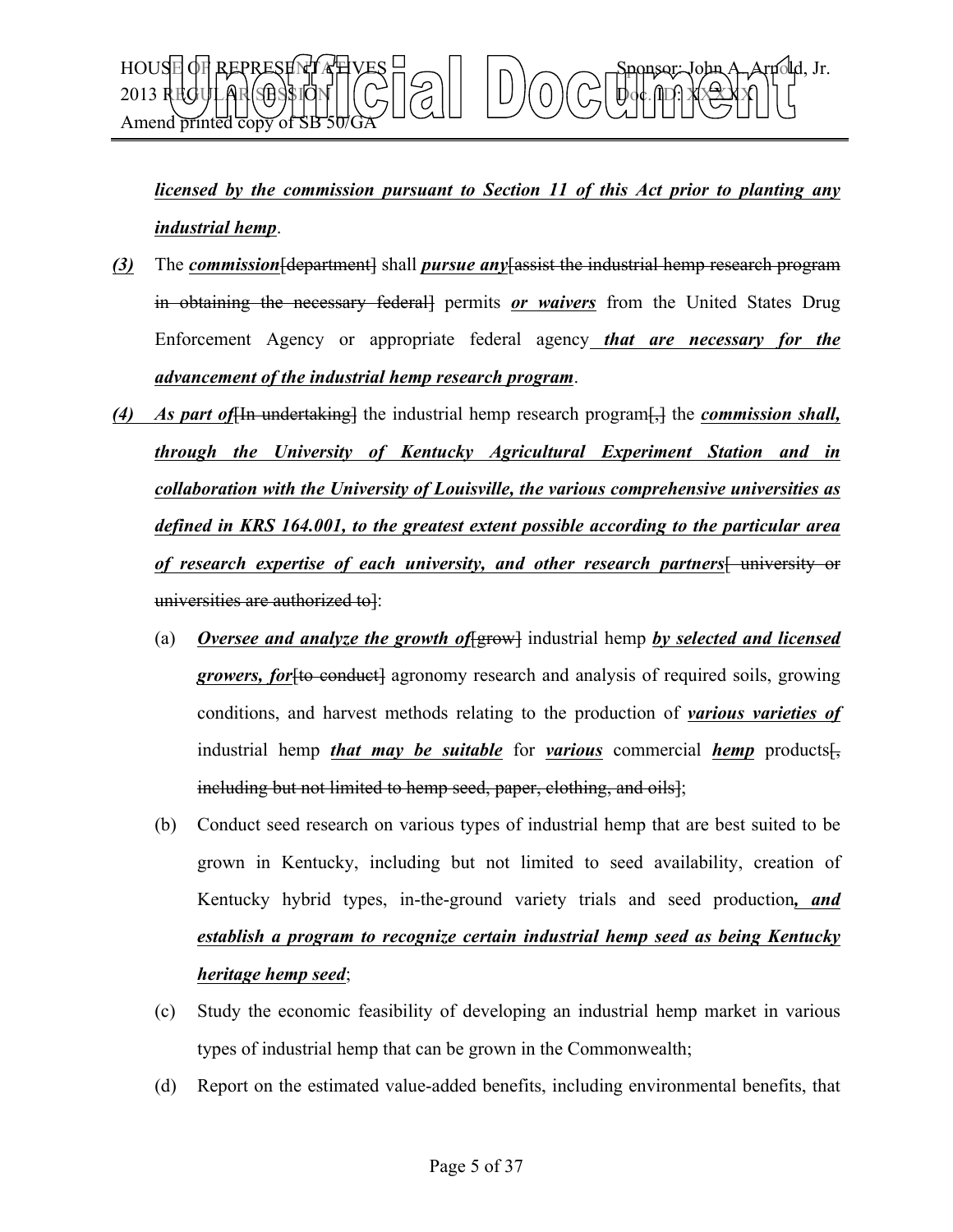

Kentucky businesses would reap by having an industrial hemp market of Kentuckygrown industrial hemp varieties in the Commonwealth;

- (e) Study the agronomy research being conducted worldwide relating to industrial hemp varieties, production, and utilization;
- (f) Research and promote Kentucky industrial hemp and hemp seed on the world market that can be grown on farms in the Commonwealth; and
- (g) Study the feasibility of attracting *federal and* private funding for the Kentucky industrial hemp research program.
- *(5) In addition to the research and analysis outlined in subsection (4) of this section, the commission shall:*
	- *(a) Coordinate with the University of Kentucky Center for Applied Energy Research to study the use of industrial hemp in new energy technologies. This research shall include but not be limited to:*
		- *1. Evaluation of the use of industrial hemp to generate electricity, and to produce biofuels and other forms of energy resources;*
		- *2. Growth of industrial hemp on reclaimed mine sites;*
		- *3. Use of hemp seed oil in the production of fuels; and*
		- *4. An assessment of the production costs, environmental issues, and costs and benefits involved with the use of industrial hemp for energy; and*

*(b) Coordinate with the Cabinet for Economic Development to promote awareness of the financial incentives that may be available to agribusiness and manufacturing companies that manufacture industrial hemp into hemp products, as provided through the Kentucky Business Investment program pursuant to Subchapter 32 of KRS Chapter 154, in order to diversify the agricultural economy of the Commonwealth, attract new businesses to the state, create new job opportunities*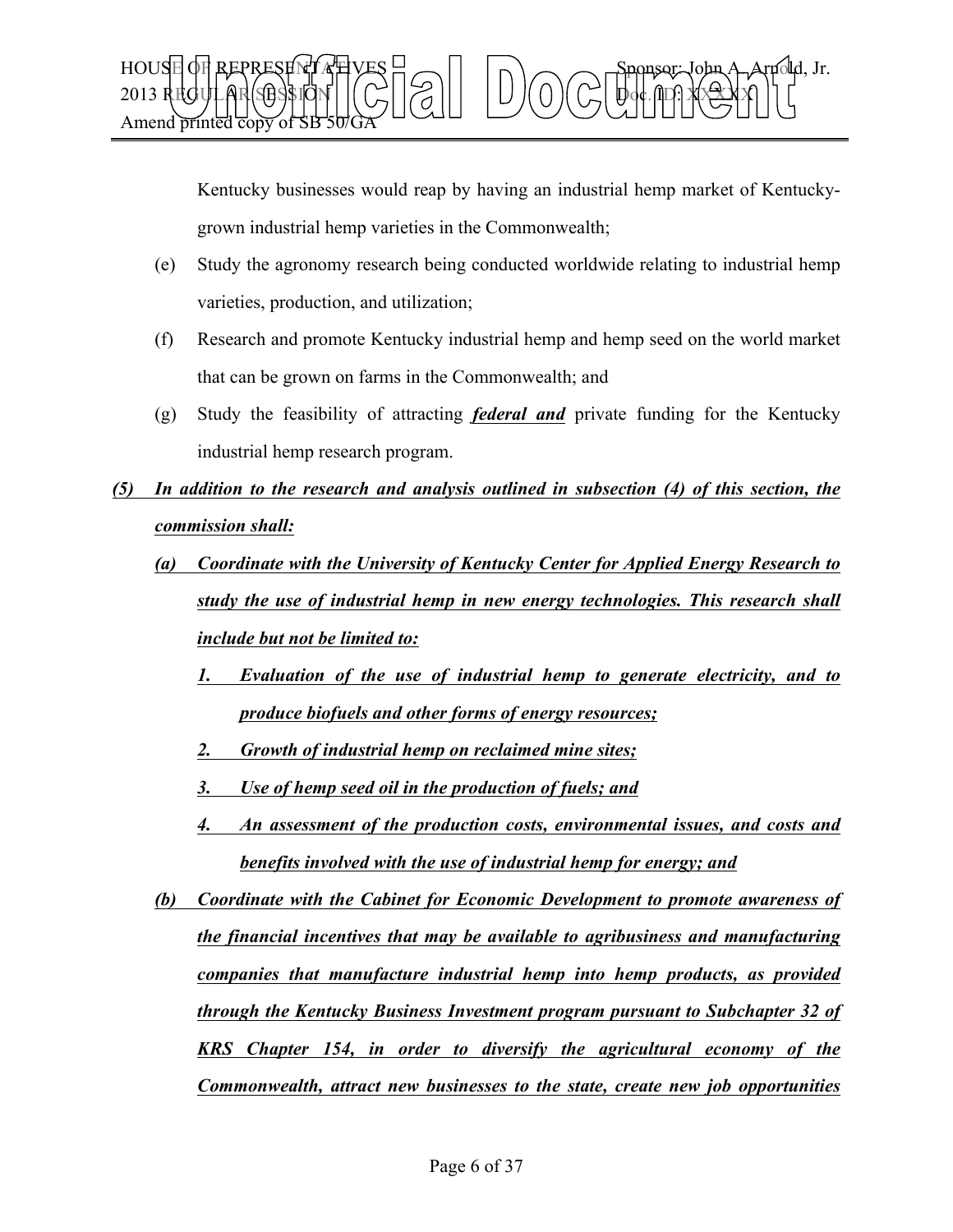

#### *for Kentucky residents, and create a commercial market for industrial hemp.*

- *(6)*[(4)] The *research activities outlined*[authorization granted] in *subsections*[subsection] *(4) and (5)* $\left[\frac{(3)}{(3)}\right]$  of this section shall not:
	- *(a)* Subject the industrial hemp research program[ or the selected university or universities where it is located to any criminal liability under the controlled substances laws of the Commonwealth. This exemption from criminal liability is a limited exemption that shall be strictly construed and that shall not apply to any activities of the industrial hemp research program<del>. Or the selected university or</del> universities<sup>1</sup> that are not expressly permitted in the authorization; *or*<sup>[1]</sup>
	- *(b)* [(5) The authorization granted in subsection (3) of this section shall not ]Alter, amend, or repeal by implication any provision of the Kentucky Revised Statutes relating to controlled substances.
- *(7)*[(6)] The *commission*[selected university or universities of the industrial hemp research program] shall notify the *Department of Kentucky State Police*[headquarters of the Department of Kentucky State Police, the local barracks of the Department of Kentucky State Police, and all fother local law enforcement agencies of the duration, size, and location of all industrial hemp *demonstration* plots.
- *(8)*[(7)] The *commission*[Commissioner and the university or universities] may cooperatively seek funds from both public and private sources to implement *the industrial hemp research program* [this section]. The funds shall be deposited into the industrial hemp program fund.
- *(9)*[(8)] By *December 31, 2013,*[October 1, 2001,] and annually thereafter, the *commission*[university or universities] shall report on the status and progress of the industrial hemp research program<del>[ authorized by this section]</del> to the *Governor and to the Legislative Research Commission*[Commissioner, the Industrial Hemp Commission, and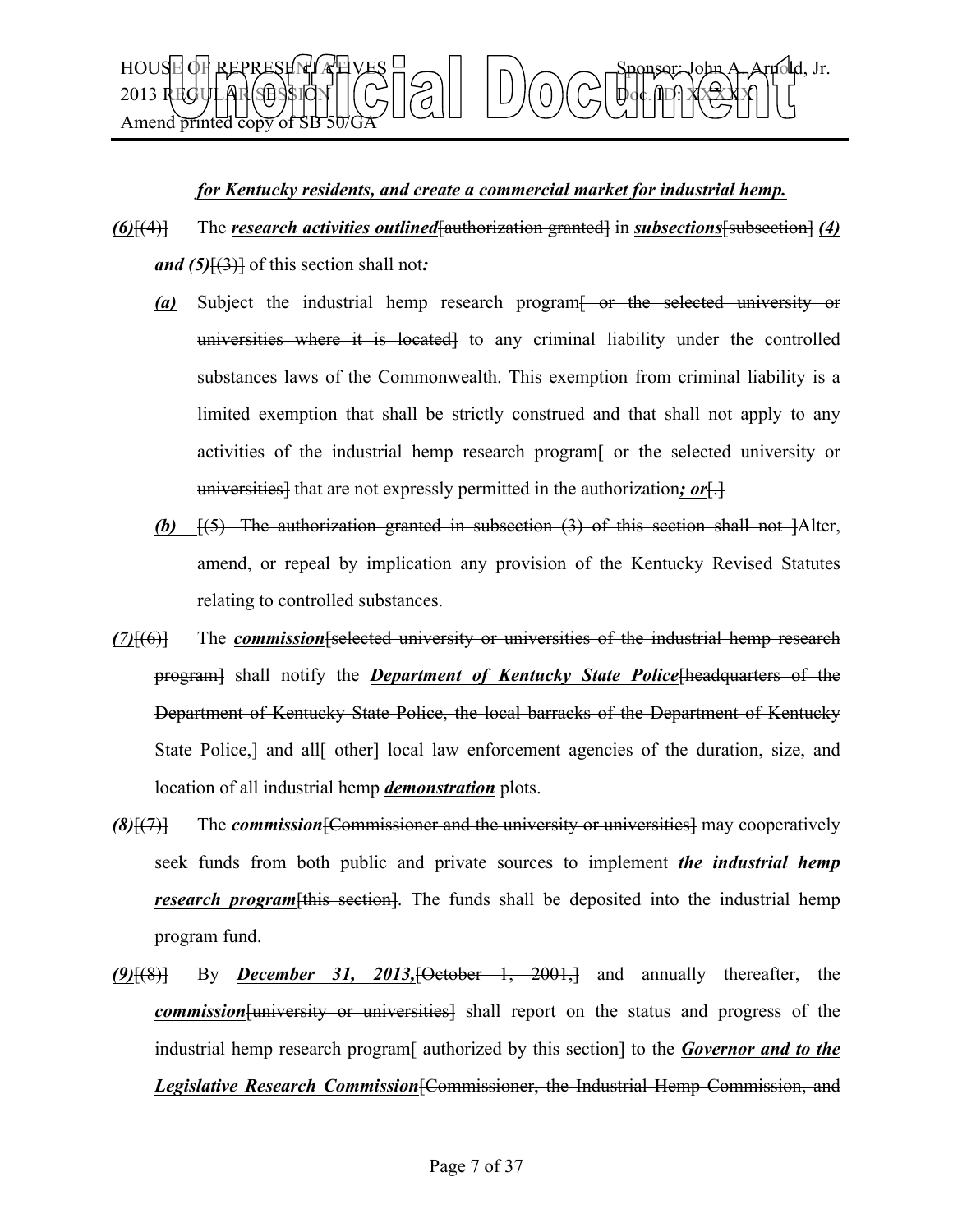

the Interim Joint Committee on Agriculture, and the Interim Joint Committee on Natural Resources and Environment].

Section 5. KRS 260.857 is amended to read as follows:

- *(1)* The Kentucky Industrial Hemp Commission is created and is attached to the *University of Kentucky Agricultural Experiment Station*[Department of Agriculture] for administrative purposes.
- *(2)* The membership of the commission shall consist of at least *the following*[seventeen (17)] members as follows.
	- *(a)*[(1)] The Speaker of the House of Representatives or the Speaker's designee;
	- *(b)*[(2)] The President of the Senate or the President's designee;
	- *(c)*[(3)] The chair of the Senate Agriculture Committee;
	- *(d)*[(4)] The chair of the House Agriculture and Small Business Committee;
	- *(e)*[(5)] The Commissioner of the Department of Agriculture or the Commissioner's designee;
	- *(f)*[(6)] The commissioner of the Department of Kentucky State Police or the commissioner's designee;
	- *(g)*[(7)] The executive director of the Governor's Office of Agricultural Policy or the executive director's designee;
	- *(h)*[(8)] *The dean of the University of Kentucky College of Agriculture or the dean's designee*[The chairs of the agriculture departments at the Kentucky university or universities where the industrial hemp research program is to be established];

### *(i)*[(9)] *One (1) member representing each of the following institutions choosing to participate in the commission:*

- *1. Eastern Kentucky University;*
- *2. Kentucky State University;*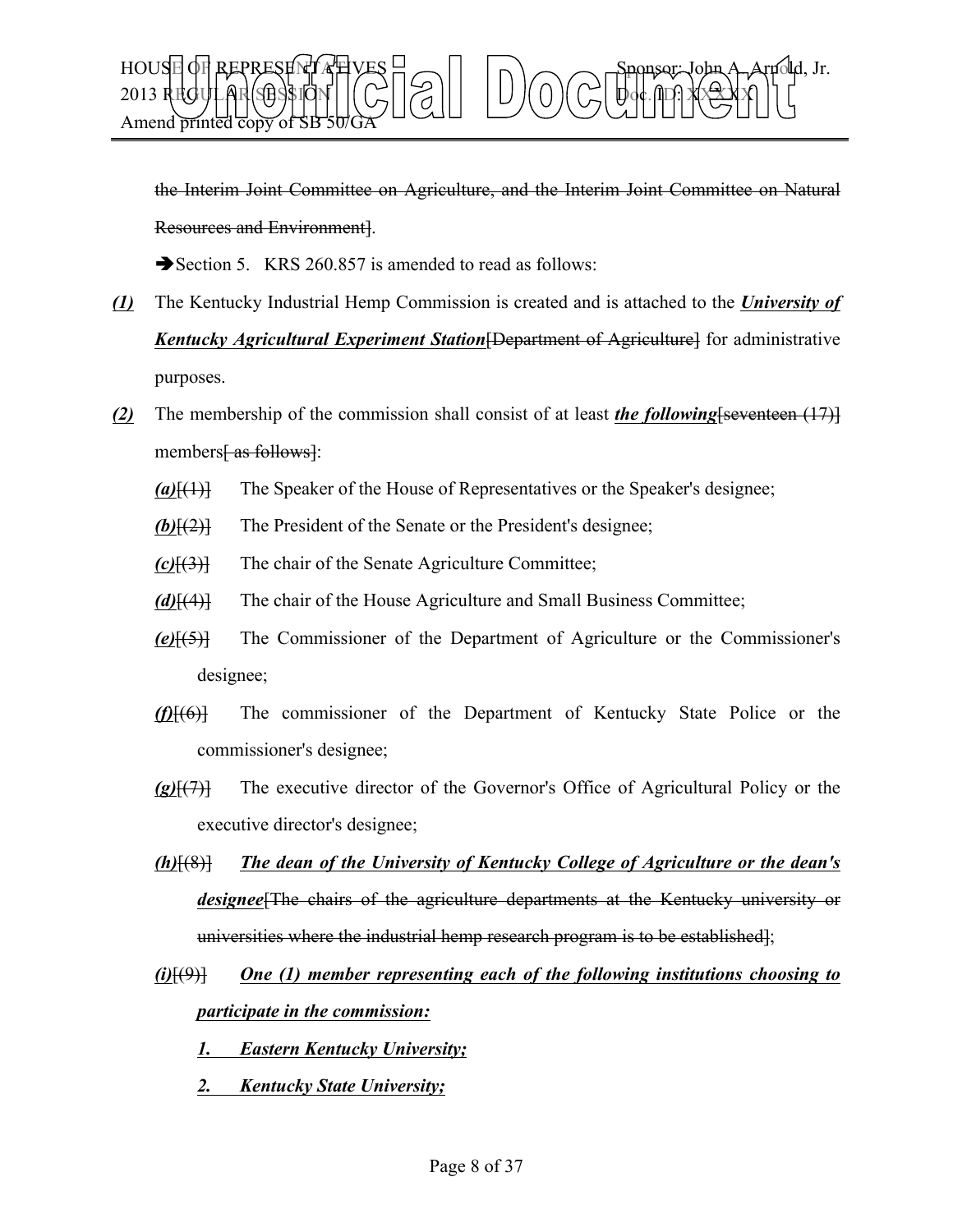

- *3. Morehead State University;*
- *4. Murray State University;*
- *5. Northern Kentucky University;*
- *6. University of Louisville; and*
- *7. Western Kentucky University;*
- *(j)* The president of the Kentucky Hemp Growers Cooperative Association;
- *(k)*[(10)] The president of the Kentucky Sheriffs' Association *or the association president's designee*;
- *(l)*[(11)] The president of the Kentucky Association of Chiefs of Police *or the association president's designee*;  $\left\{ \text{ and }\right\}$
- *(m)*[(12)] Six (6) members, three (3) appointed by the Speaker of the House and three (3) by the President of the Senate, representing the following interests:
	- *1.*[(a)] Kentucky farmers with an interest in growing industrial hemp;
	- 2. [(b)] Retailers of industrial hemp products;
	- **3.**[(e)] Wholesalers of industrial hemp products; and
	- *4.*[(d)] Manufacturers of industrial hemp products*; and*
- *(n) Two (2) at-large members on a recommendation of the chair and approved by a majority of the members of the commission*.
- *(3) (a) Except as provided in paragraph (b) of this subsection, members appointed pursuant to subsections (2)(m) and (2)(n) of this section shall serve a term of four (4) years, and may be reappointed.*
	- *(b) The term of office of each member appointed pursuant to subsections (2)(m) and (2)(n) of this section, whom is serving on the commission on the effective date of this Act, shall expire on December 31, 2013. Upon the expiration of a member's term of office pursuant to this paragraph, that position shall be filled by*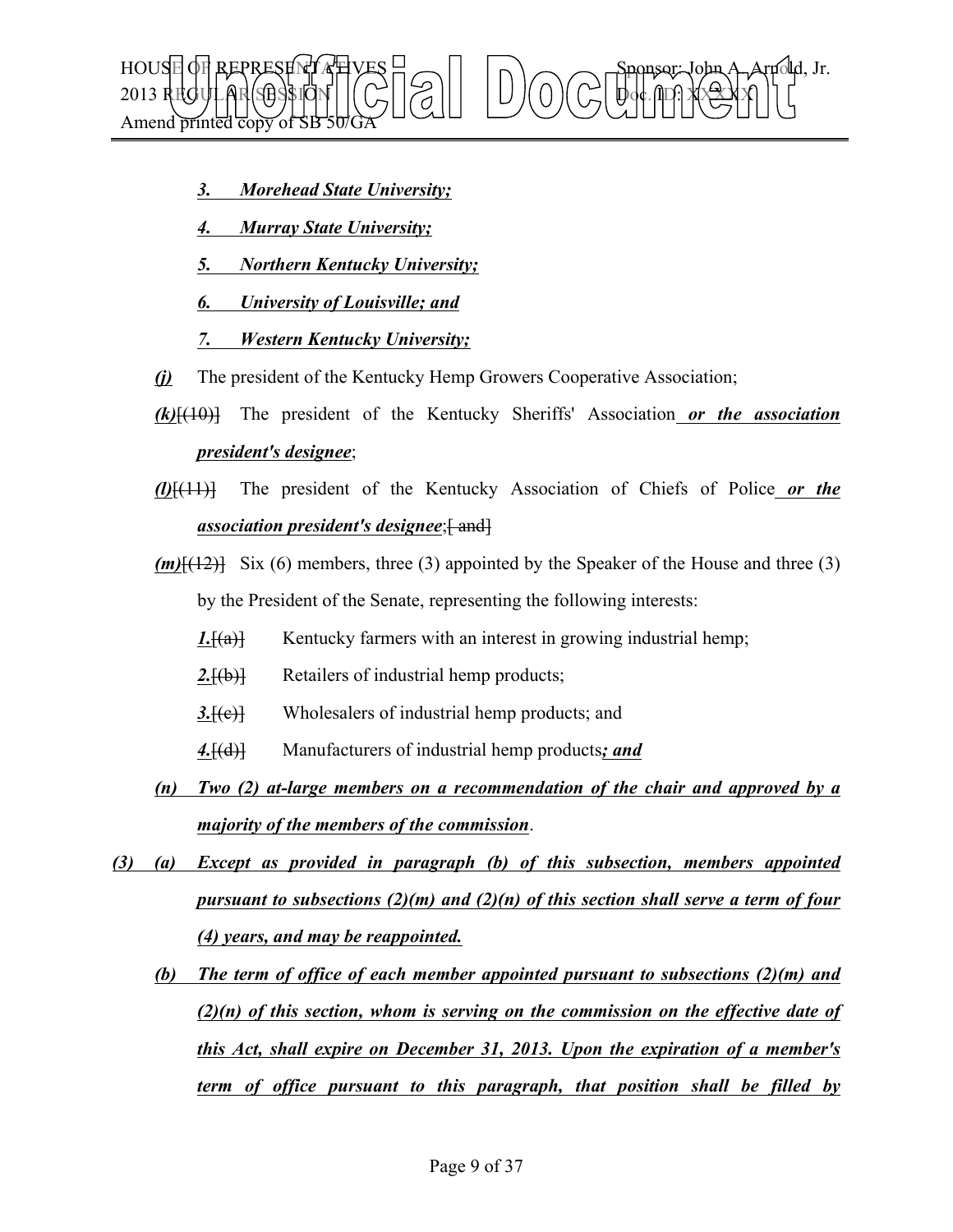

### *appointment as provided in this section.*

- Section 6. KRS 260.859 is amended to read as follows:
- *(1)* A majority of the members of the commission shall constitute a quorum.
- *(2) The Commissioner of the Department of Agriculture shall serve as vice chair, and the commission*[The members] shall elect *annually* one (1) member *from among the remaining members* to serve as chair.

Section 7. KRS 260.861 is amended to read as follows:

- (1) The commission shall meet quarterly and may meet more often upon the call of the chair or by a majority of the members.
- (2) The commission shall be appointed and conduct the first meeting by July 1, 2001.
- (3) Except as provided in KRS 18A.200, members of the commission shall receive actual traveling expenses while attending meetings of the commission.
- (4) *Research and development related*[Staff] services for the commission shall be provided by the *University of Kentucky Agricultural Experiment Station. Administrative support services shall be provided to the commission by the* Department of Agriculture *at the request of the commission, including but not limited to services relating to:*
	- *(a) Testing of industrial hemp;*
	- *(b) The processing of documents relating to the program of licensure;*
	- *(c) Financial accounting and recordkeeping, and other budgetary functions; and*
	- *(d) Meeting coordination and staffing*.
- *(5) Administrative expenses of the commission, including but not limited to expenses for the services outlined in subsection (4) of this section, shall be paid from the industrial hemp program fund established in Section 10 of this Act as approved by the commission.*

Section 8. KRS 260.863 is amended to read as follows:

 $\frac{f(1)}{f(1)}$ *In addition to the report required in Section 4 of this Act*, the commission shall develop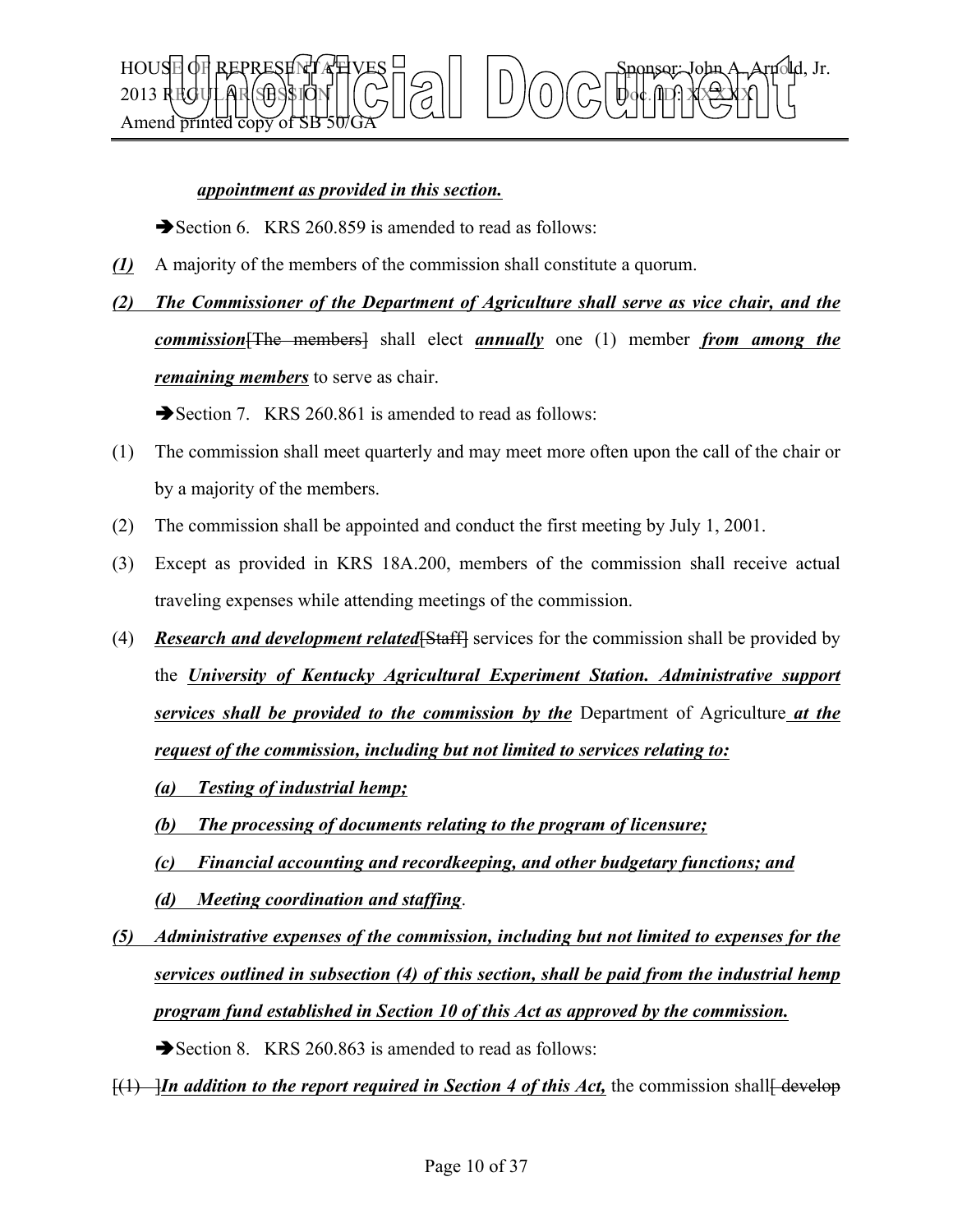

recommendations on industrial hemp legislation by December 15, 2001, and annually thereafter shall] report<del>[ on the recommendations]</del> to the Governor<del>], the Interim Joint Committee on</del> Agriculture, the Interim Joint Committee on Natural Resources and Environment,] and to the Legislative Research Commission with respect to industrial hemp policies and practices that will result in the proper legal growing, management, use, and marketing of the state's potential industrial hemp industry. These policies and practices shall, at a minimum, address the following:

- *(1)*[(a)] Federal laws and regulatory constraints;
- *(2)*[(b)] The economic and financial feasibility of an industrial hemp market in Kentucky;
- *(3)*[(c)] Kentucky businesses that utilize industrial hemp;
- *(4)*[(d)] Examination of research on industrial hemp production and utilization;
- *(5)*[(e)] The potential for globally marketing Kentucky industrial hemp;
- *(6)*[(f)] Feasibility study of private funding for the Kentucky industrial hemp research program;
- *(7)*[(g)] Law enforcement concerns;
- *(8)*[(h)] Statutory and regulatory schemes for growing of industrial hemp by private producers; and
- *(9)*[(i)] Technical support and education about industrial hemp.

[(2) The commission shall also continue to monitor the research and development of industrial hemp in the United States and the Kentucky industrial hemp research program. Section 9. KRS 260.865 is amended to read as follows:

- *(1)* Kentucky shall adopt the federal rules and regulations that are currently enacted regarding industrial hemp and any subsequent changes thereto.
- *(2) Nothing in Sections 1 to 14 of this Act shall be construed to authorize any person to violate any federal rules or regulations.*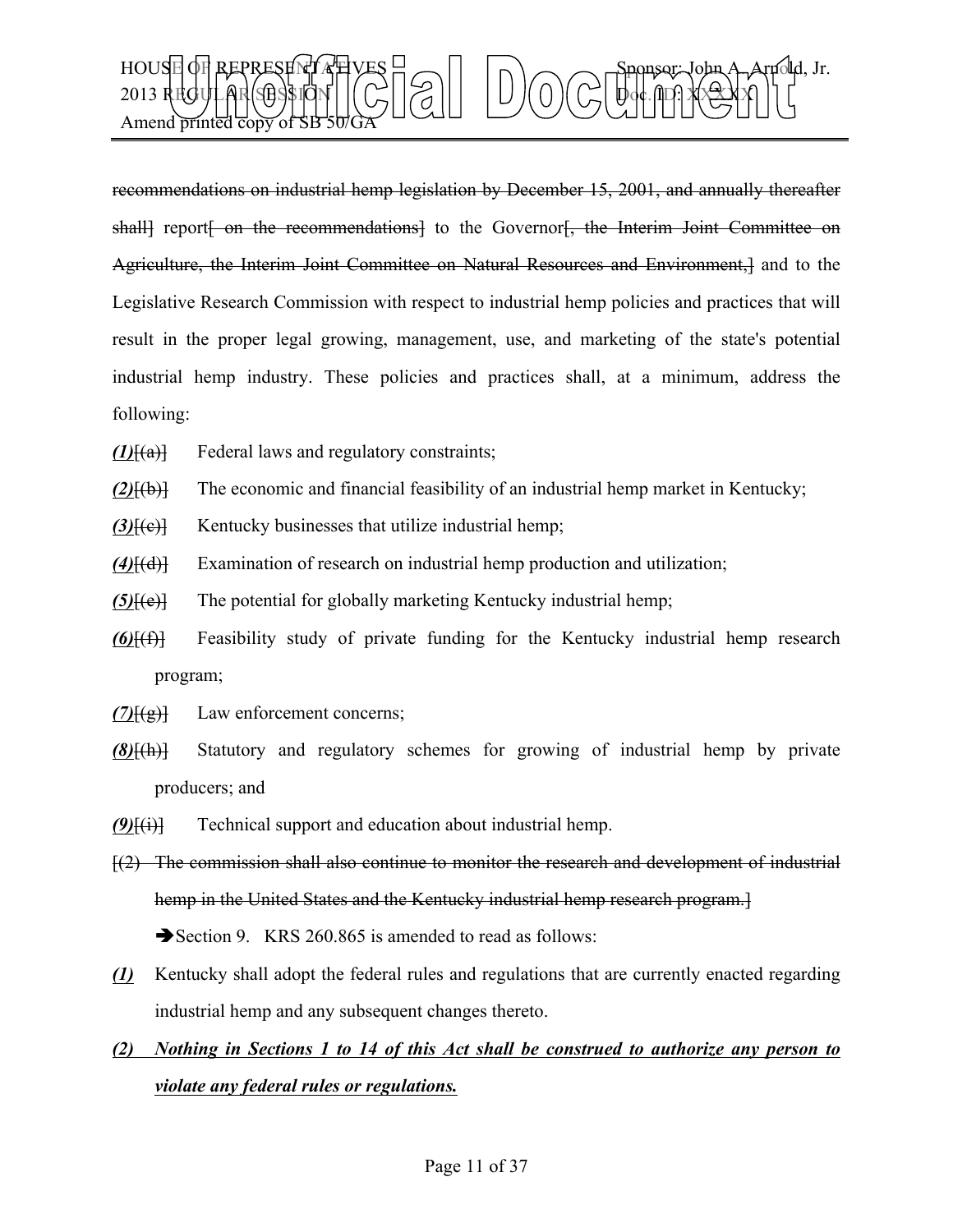

*(3) If any part of Sections 1 to 14 of this Act conflicts with a provision of federal law relating to industrial hemp that has been adopted in Kentucky under this section, the federal provision shall control to the extent of the conflict.*

Section 10. KRS 260.869 is amended to read as follows:

- *(1)* There is established<del>[ and created]</del> in the State Treasury a *trust and agency* fund entitled the *industrial hemp program fund,*["Industrial Hemp Program Fund"] to *be administered by the commission for the purpose of covering provide funds to offset in the costs of the commission and the industrial hemp research program, as approved by the*[ and the Kentucky Industrial Hemp] commission.
- *(2)* The fund may receive state appropriations, gifts, grants, federal funds, and any other funds both public and private*, and shall receive all license application fees and license renewal fees collected by the commission*. Money deposited in the fund *is hereby appropriated for purposes set out in this section*[shall be disbursed by the State Treasurer upon the warrant of the Commissioner of Agriculture or the Commissioner's representative].
- *(3) Notwithstanding KRS 45.229,* any unallocated or unencumbered balances in the fund shall be invested as provided in KRS 42.500(9), and any *interest or other* income earned from the investments*,* along with the unallotted or unencumbered balances in the fund*,* shall not lapse *but shall be carried forward for purposes of the fund*<sub>, and shall be deemed a trust</sub> and agency account and made available solely for the purposes and benefits of the industrial hemp program].

SECTION 11. A NEW SECTION OF KRS 260.850 TO 260.869 IS CREATED TO READ AS FOLLOWS:

*(1) The commission shall establish a program of licensure to allow persons to grow industrial hemp in the Commonwealth, as provided in this section. The program shall include the following two (2) separate forms of license:*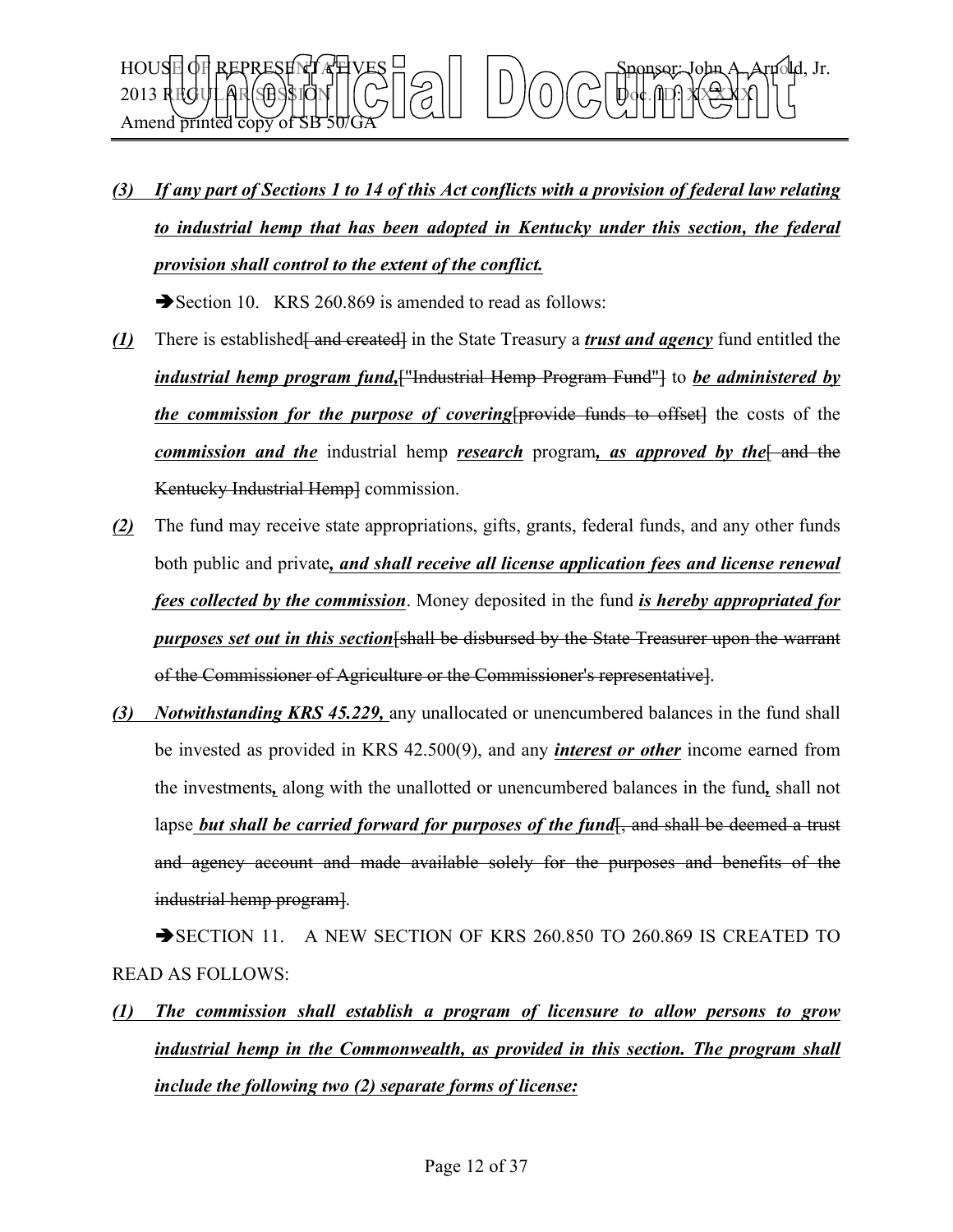

- *(a) An industrial hemp research program grower license, to allow a person to grow industrial hemp in this state in a controlled fashion solely and exclusively as part of the industrial hemp research program overseen by the commission. This form of licensure shall only be allowed subject to a grant of necessary permissions, waivers, or other form of valid legal status by the United States Drug Enforcement Agency or other appropriate federal agency pursuant to applicable federal laws relating to industrial hemp; and*
- *(b) An industrial hemp grower license, to allow a person to grow industrial hemp in this state for any purpose. This form of licensure shall only be allowed subject to the authorization of legal industrial hemp growth and production in the United States under applicable federal laws relating to industrial hemp.*
- *(2) Any person seeking to grow industrial hemp, whether as part of the industrial hemp research program or otherwise, shall apply to the commission for the appropriate license on a form provided by the commission. At a minimum, the application shall include:*
	- *(a) The name and mailing address of the applicant;*
	- *(b) The legal description and global positioning coordinates sufficient for locating the production fields to be used to grow industrial hemp. A license shall authorize industrial hemp propagation only on the land areas specified in the license;*
	- *(c) A signed statement indicating whether the applicant has ever been convicted of a felony or misdemeanor. A person with a prior felony drug conviction within ten (10) years of applying for a license under this section shall not be eligible for the license;*
	- *(d) Written consent allowing the Department of Kentucky State Police, if a license is ultimately issued to the applicant, to enter onto the premises on which the industrial hemp is grown to conduct physical inspections of industrial hemp*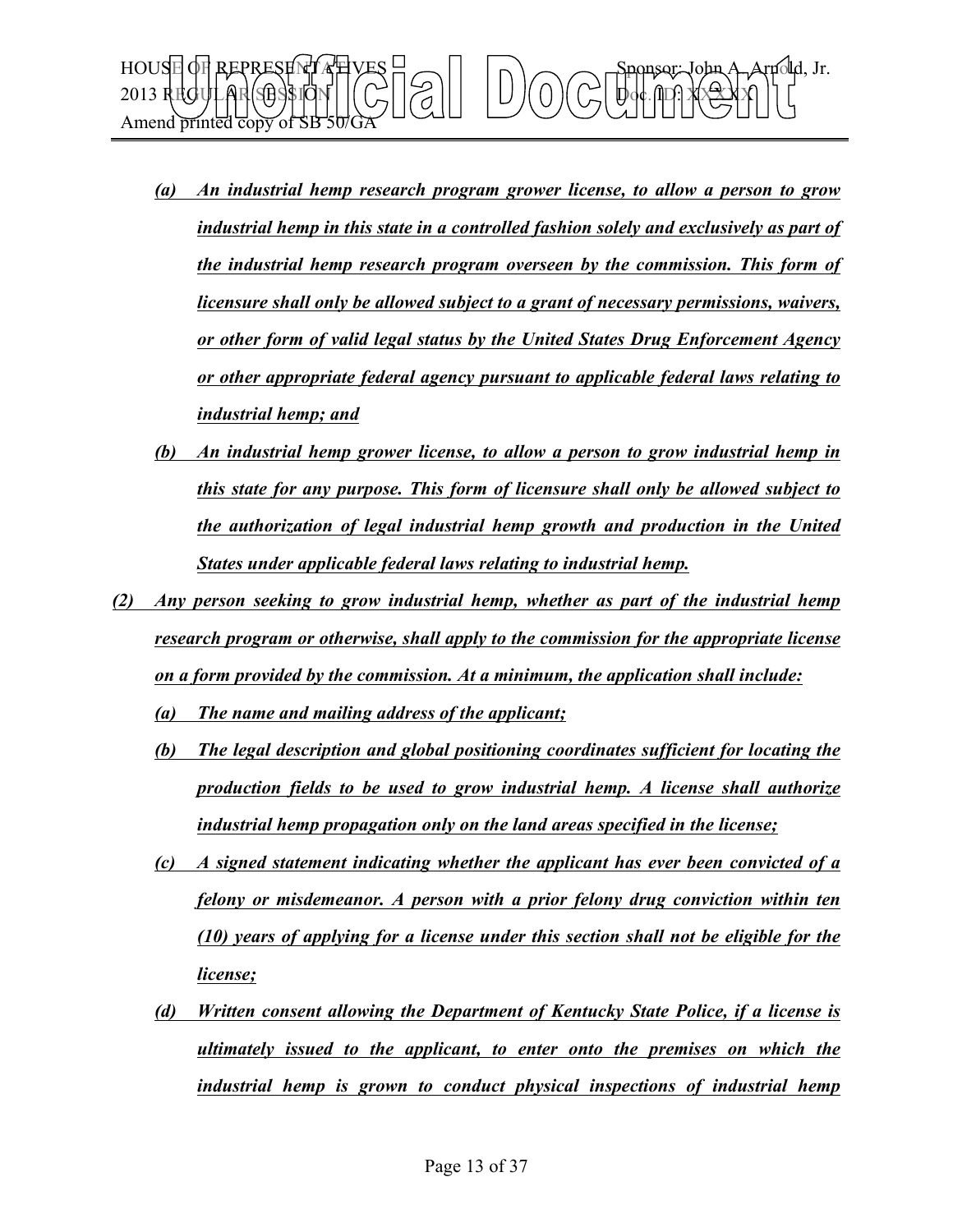

*planted and grown by the applicant, and to ensure compliance with the requirements of Sections 1 to 14 of this Act. No more than two (2) physical inspections shall be conducted under this paragraph per year, unless a valid search warrant for an inspection has been issued by a court of competent jurisdiction. All testing for THC levels shall be performed as provided in subsection (11) of this section;*

- *(e) Any other information required by the commission; and*
- *(f) The payment of a nonrefundable application fee, in an amount set by the commission and used to offset the cost of administering the licensure program.*
- *(3) The commission shall require a state or national criminal history background check by the Department of Kentucky State Police on all persons applying for licensure. The Department of Kentucky State Police may charge a fee, as established by the commission, to be paid by the applicant for the actual cost of processing the background check. A copy of the results of the background check shall be sent to the commission.*
- *(4) All license applications shall be processed as follows:*
	- *(a) Upon receipt of a license application, the commission shall forward a copy of the application to the Department of Kentucky State Police which shall initiate its review thereof;*
	- *(b) The Department of Kentucky State Police shall:*
		- *1. Perform the required state or national criminal history background check of the applicant;*
		- *2. Approve the application, if it is determined that the requirements relating to prior criminal convictions have been met; and*
		- *3. Return all applications to the commission together with its findings and a copy of the state or national criminal history background check; and*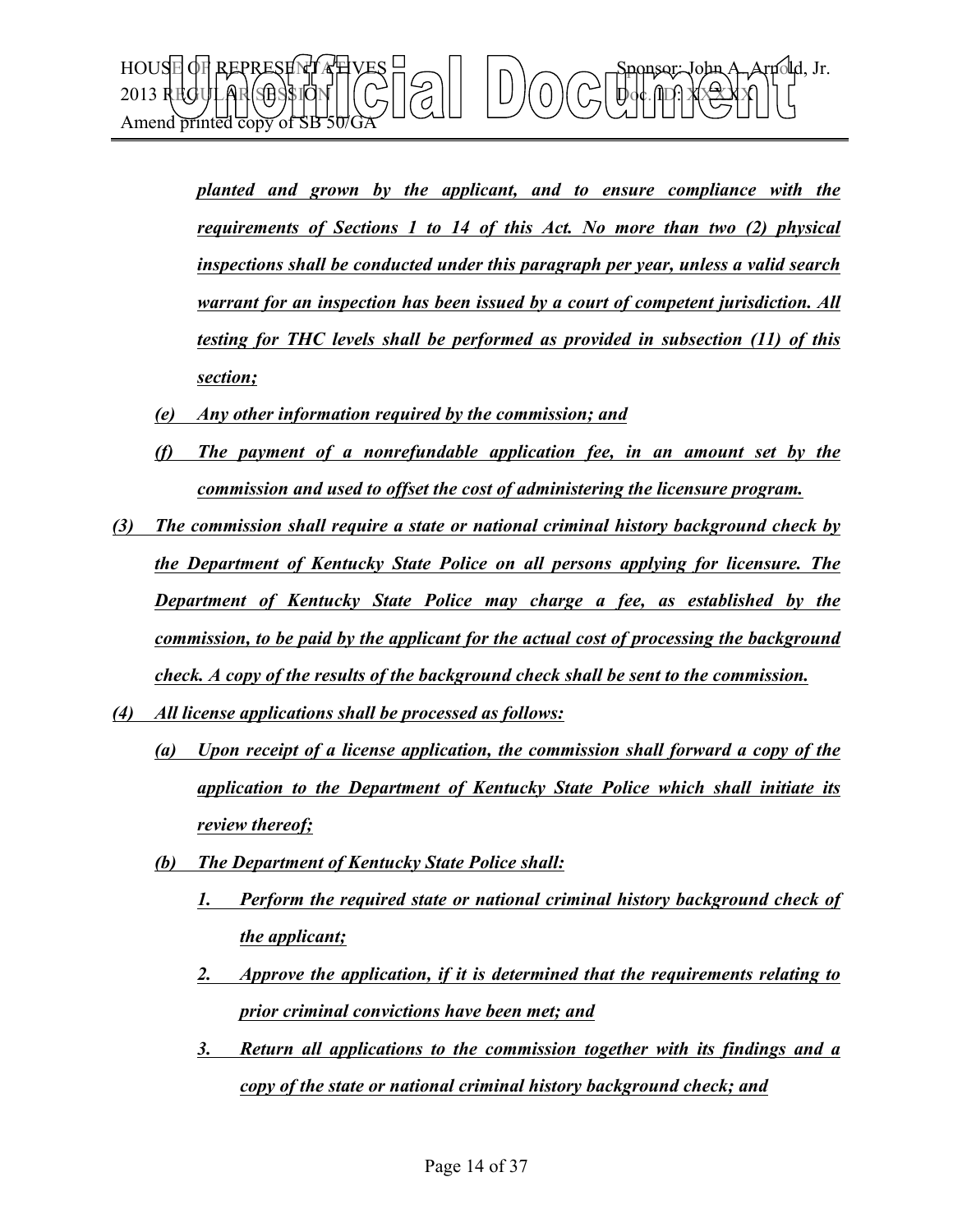

- *(c) The commission shall review all license applications returned from the Department of Kentucky State Police. If the commission determines that all requirements have been met and that a license should be granted to the applicant, taking into consideration any prior convictions of the applicant, the commission shall approve the application for issuance of a license.*
- *(5) In the case of industrial hemp research program grower licenses, the provisions of subsection (4) of this section shall apply, except that the commission may approve licenses for only those selected growers whose demonstration plots will, in the discretion of the commission, advance the goals of the industrial hemp research program to the furthest extent possible based on location, soil type, growing conditions, various varieties of industrial hemp that may be suitable for various hemp products, and other relevant factors. The location, and the total number and acreage, of all demonstration plots to be grown by license holders shall be determined at the discretion of the commission.*
- *(6) The number of acres to be planted under each license shall be established by the commission.*
- *(7) Each license shall be valid for a period of one (1) year from the date of issuance, and may be renewed in successive years. Each annual renewal shall require the payment of a license renewal fee.*
- *(8) The commission shall, by administrative regulation, establish the fee amounts required for license applications and license renewals allowed under this section. All application and license renewal fees collected by the commission shall be deposited in the industrial hemp program fund established in Section 10 of this Act.*
- *(9) A copy of, or appropriate electronic record of, each license issued by the commission under this section shall be forwarded immediately to the sheriff of each county where the industrial hemp is licensed to be planted, grown, and harvested.*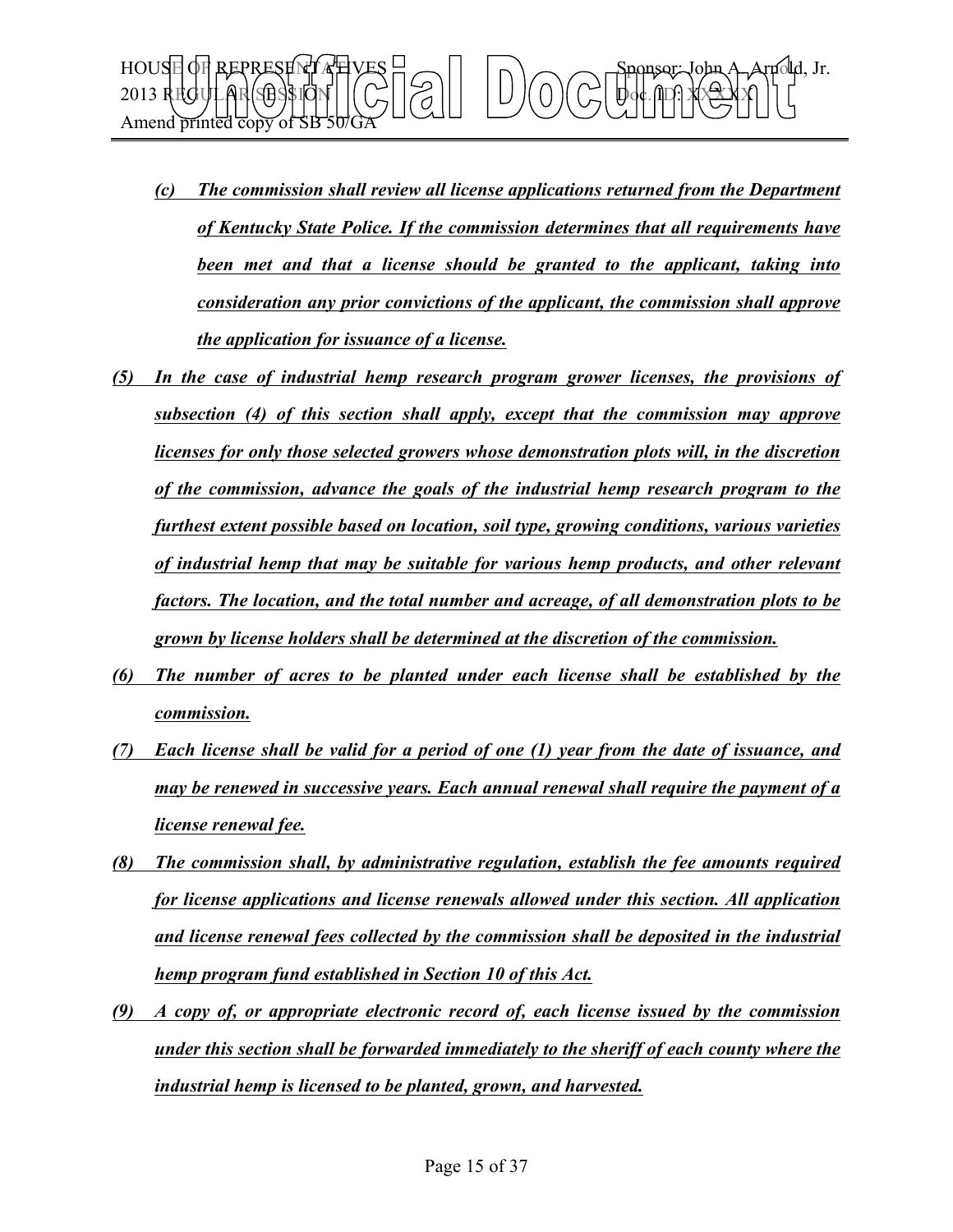

- *(10) All records, data, and information filed in support of a license application shall be considered proprietary and subject to inspection only upon the order of a court of competent jurisdiction.*
- *(11) The commission shall be responsible for monitoring the industrial hemp grown by any license holder, and shall provide for random testing of the industrial hemp for compliance with THC levels and for other appropriate purposes at the cost of the license holder. The commission shall establish necessary testing criteria and protocols through promulgation of administrative regulations pursuant to Section 3 of this Act and in accordance with KRS Chapter 13A.*

SECTION 12. A NEW SECTION OF KRS 260.850 TO 260.869 IS CREATED TO READ AS FOLLOWS:

- *(1) A person shall obtain an industrial hemp grower license pursuant to Section 11 of this Act prior to planting or growing any industrial hemp in this state. An industrial hemp grower license holder who has planted and grown industrial hemp pursuant to a valid grower license may sell industrial hemp produced by the grower to any person engaged in agribusiness or other manufacturing for the purpose of processing or manufacturing that industrial hemp into hemp products.*
- *(2) A person granted an industrial hemp grower license shall:*
	- *(a) Maintain records that reflect compliance with Sections 1 to 14 of this Act, and with all other state laws regulating the planting and cultivation of industrial hemp;*
	- *(b) Retain all industrial hemp production records for at least three (3) years;*
	- *(c) Allow industrial hemp crops, throughout sowing, growing, and harvesting, to be inspected by and at the discretion of the commission or its designees, and the Department of Kentucky State Police and other law enforcement officers;*
	- *(d) File with the commission documentation indicating that the industrial hemp seeds*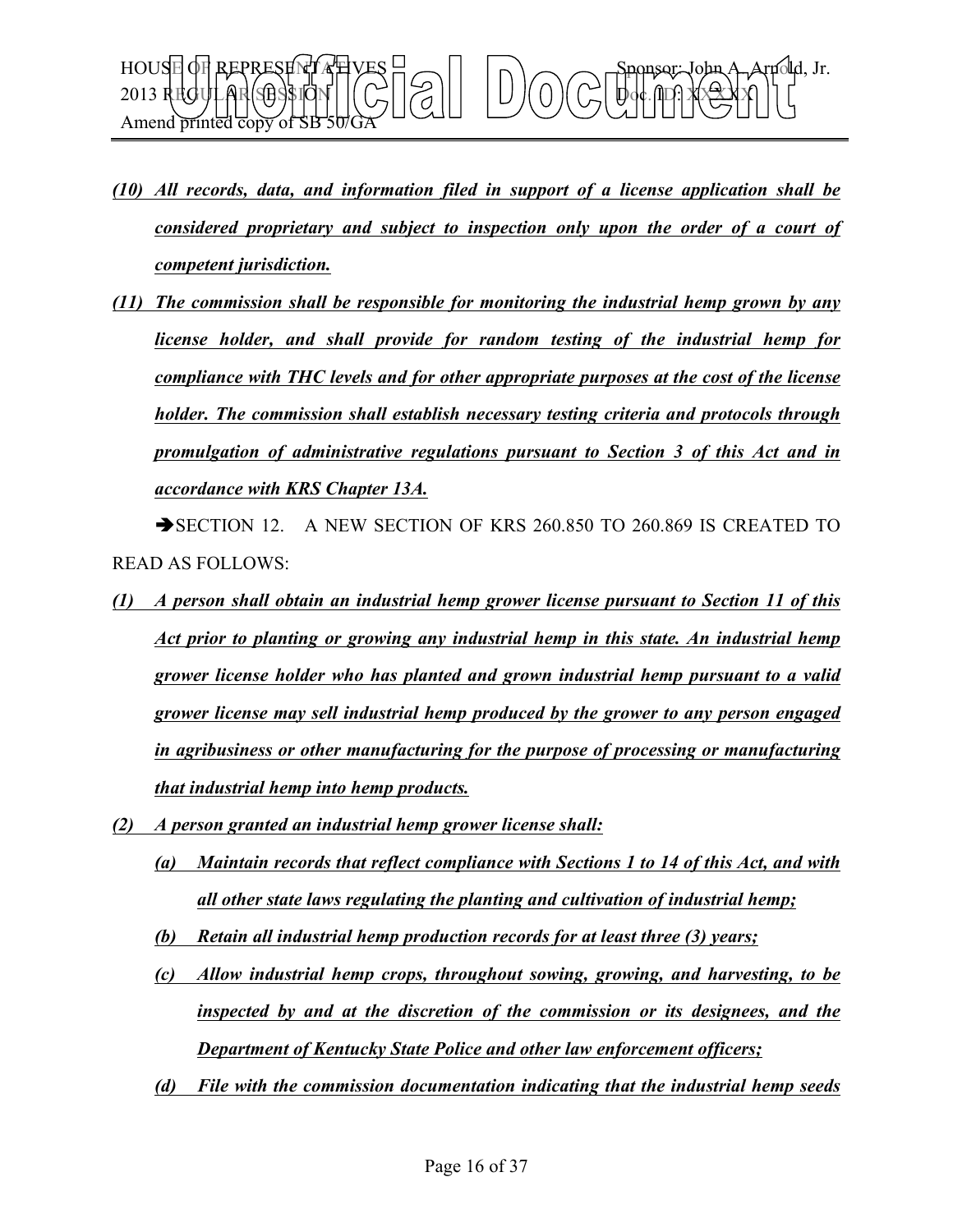

*planted were of a type and variety certified to have no more THC concentration than that adopted by federal law in the Controlled Substances Act, 21 U.S.C. secs. 801 et seq.;*

- *(e) Notify the commission of the sale of any industrial hemp grown under the license and the names and addresses of the persons to whom the industrial hemp was sold; and*
- *(f) Provide the commission with copies of any contracts between the licensee and any person to whom industrial hemp was sold.*
- *(3) The commission shall assist the grower with his or her compliance with the requirements of this section.*
- *(4) Any person licensed to grow industrial hemp under Sections 1 to 14 of this Act may import and resell industrial hemp seed that has been certified as having no more THC concentration than that adopted by federal law in the Controlled Substances Act, 21 U.S.C. secs. 801 et seq.*
- *(5) (a) Only industrial hemp grower licensees or their designees or agents shall be permitted to transport industrial hemp off the premises of the licensee.*
	- *(b) When transporting industrial hemp off the premises of an industrial hemp grower licensee, the licensee or their designee or agent shall carry with them the licensing documents from the commission, evidencing that the industrial hemp was grown by a licensee and is from certified seed.*
	- *(c) Any industrial hemp that is found in this state at any location off the premises of an industrial hemp grower licensee is deemed to be contraband and subject to seizure by the commission, the Department of Kentucky State Police, or any law enforcement officer, if the person in possession of the industrial hemp does not have in his or her possession either:*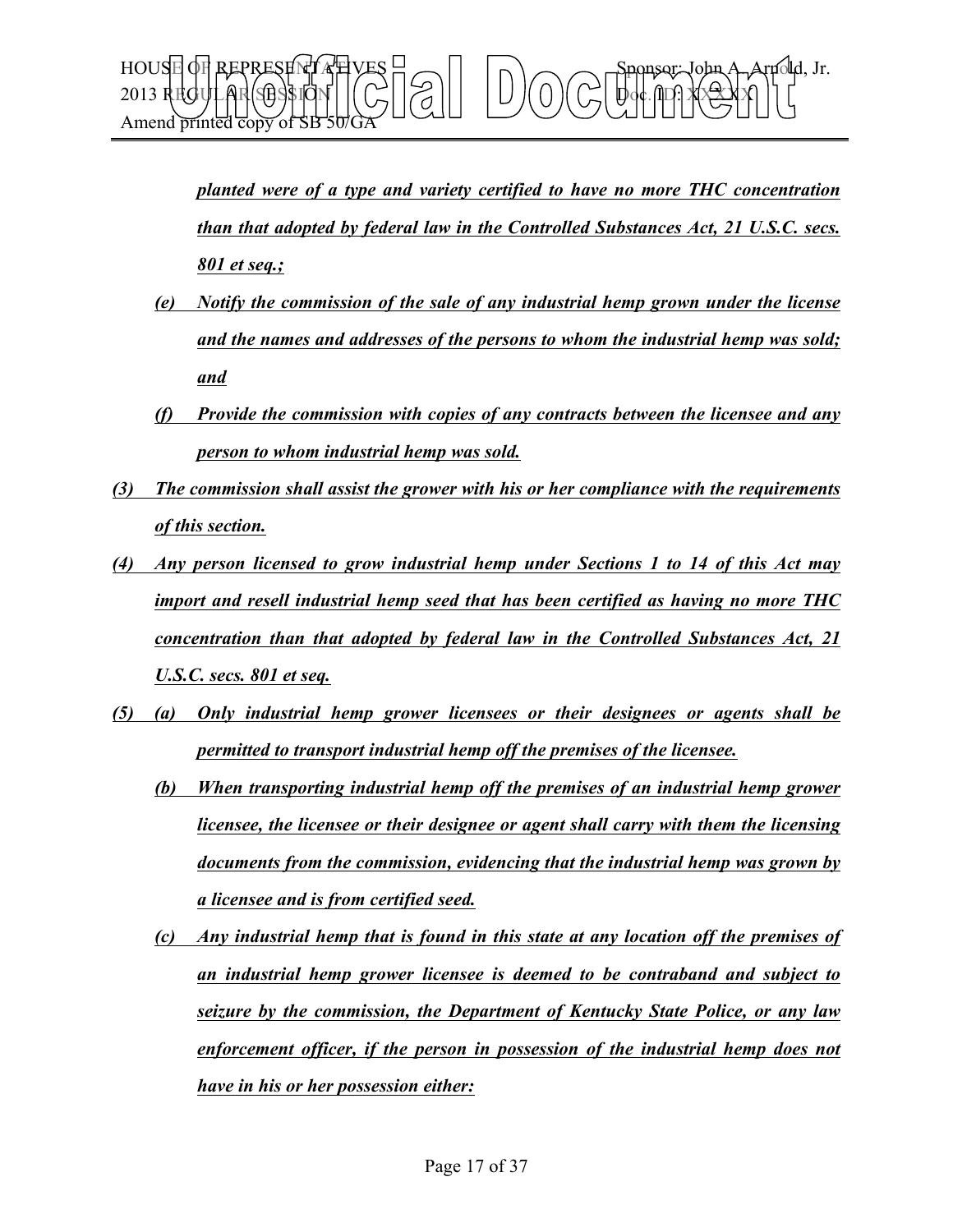

- *1. The proper licensing documents, as required by paragraph (b) of this subsection; or*
- *2. A bill of lading, or other proper documentation, demonstrating that the industrial hemp was legally imported or is otherwise legally present in this state under applicable state and federal laws relating to industrial hemp.*
- *(d) Any industrial hemp seized pursuant to paragraph (c) of this subsection shall be disposed of in accordance with KRS 500.090.*

SECTION 13. A NEW SECTION OF KRS 260.850 TO 260.869 IS CREATED TO READ AS FOLLOWS:

- *(1) An industrial hemp grower licensee who does not comply with the requirements of Sections 1 to 14 of this Act, or the administrative regulations promulgated thereunder, shall have his or her license revoked and shall forfeit the right to grow industrial hemp in this state for a period of up to five (5) years as provided in this section.*
- *(2) A license revocation or forfeiture shall occur pursuant to this section only after the licensee has had an opportunity, upon due notice, for an informal hearing before the chair of the commission, to show cause why the license should not be revoked and the licensee's right to grow forfeited.*
- *(3) The chair of the commission may revoke any license of a person who has pled guilty to, or been convicted of, a felony.*
- *(4) If a license is revoked and a licensee's right to grow is forfeited as the result of an informal hearing, the decision may be appealed, and upon appeal an administrative hearing shall be conducted before the commission in accordance with KRS Chapter 13B.*
- *(5) The licensee may appeal the final order of the commission by filing a petition in the Fayette Circuit Court, or the Circuit Court in which the licensee resides, in accordance with KRS Chapter 13B.*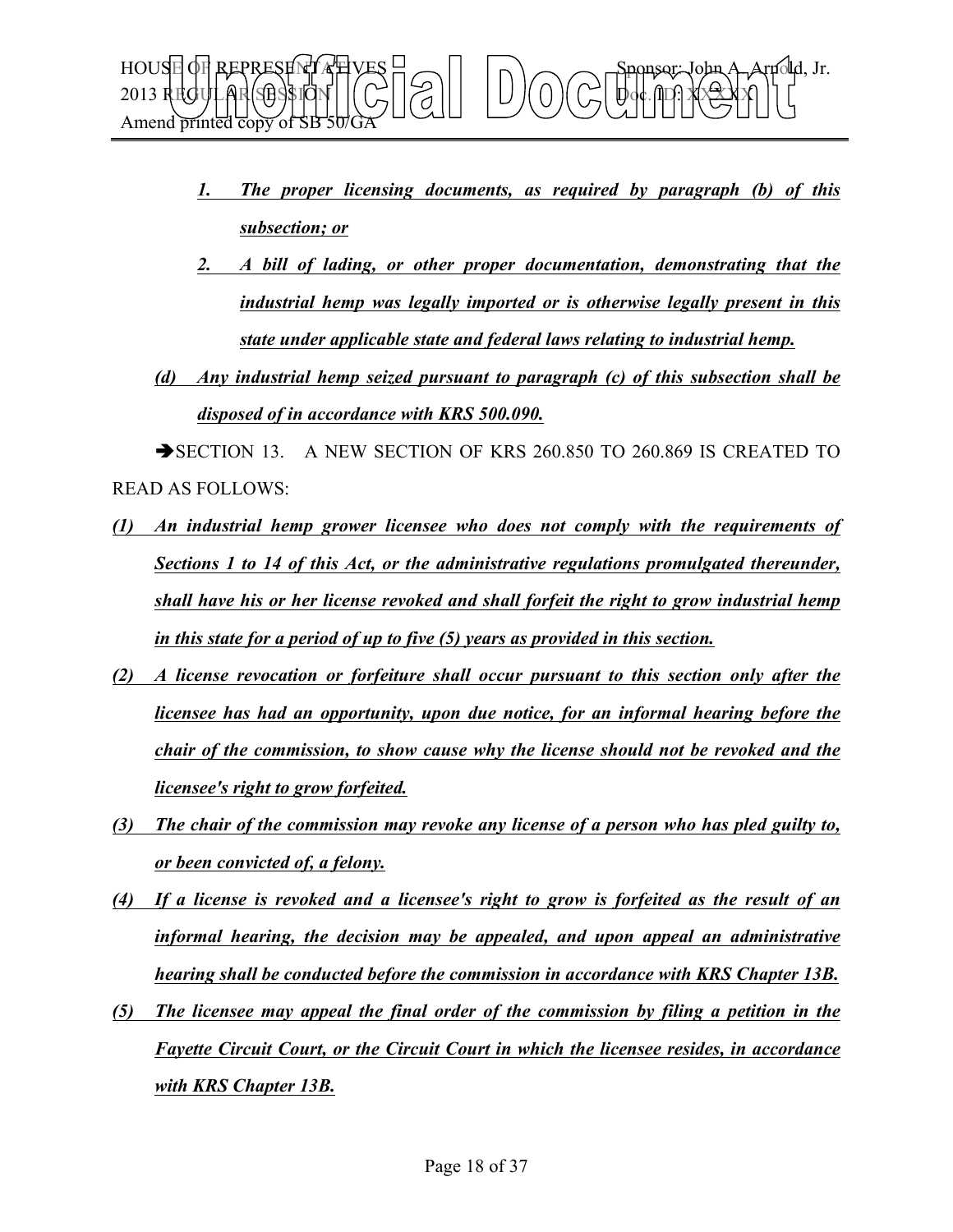

# SECTION 14. A NEW SECTION OF KRS 260.850 TO 260.869 IS CREATED TO READ AS FOLLOWS:

*Industrial hemp growers licensed under Sections 1 to 14 of this Act may be eligible to receive funds received by the state under the Master Settlement Agreement and placed in the rural development fund established in KRS 248.655.*

Section 15. KRS 218A.010 is amended to read as follows:

As used in this chapter:

- (1) "Administer" means the direct application of a controlled substance, whether by injection, inhalation, ingestion, or any other means, to the body of a patient or research subject by:
	- (a) A practitioner or by his or her authorized agent under his or her immediate supervision and pursuant to his or her order; or
	- (b) The patient or research subject at the direction and in the presence of the practitioner;
- (2) "Anabolic steroid" means any drug or hormonal substance chemically and pharmacologically related to testosterone that promotes muscle growth and includes those substances listed in KRS 218A.090(5) but does not include estrogens, progestins, and anticosteroids;
- (3) "Cabinet" means the Cabinet for Health and Family Services;
- (4) "Child" means any person under the age of majority as specified in KRS 2.015;
- (5) "Cocaine" means a substance containing any quantity of cocaine, its salts, optical and geometric isomers, and salts of isomers;
- (6) "Controlled substance" means methamphetamine, or a drug, substance, or immediate precursor in Schedules I through V and includes a controlled substance analogue;
- (7) (a) "Controlled substance analogue," except as provided in paragraph (b) of this subsection, means a substance:
	- 1. The chemical structure of which is substantially similar to the structure of a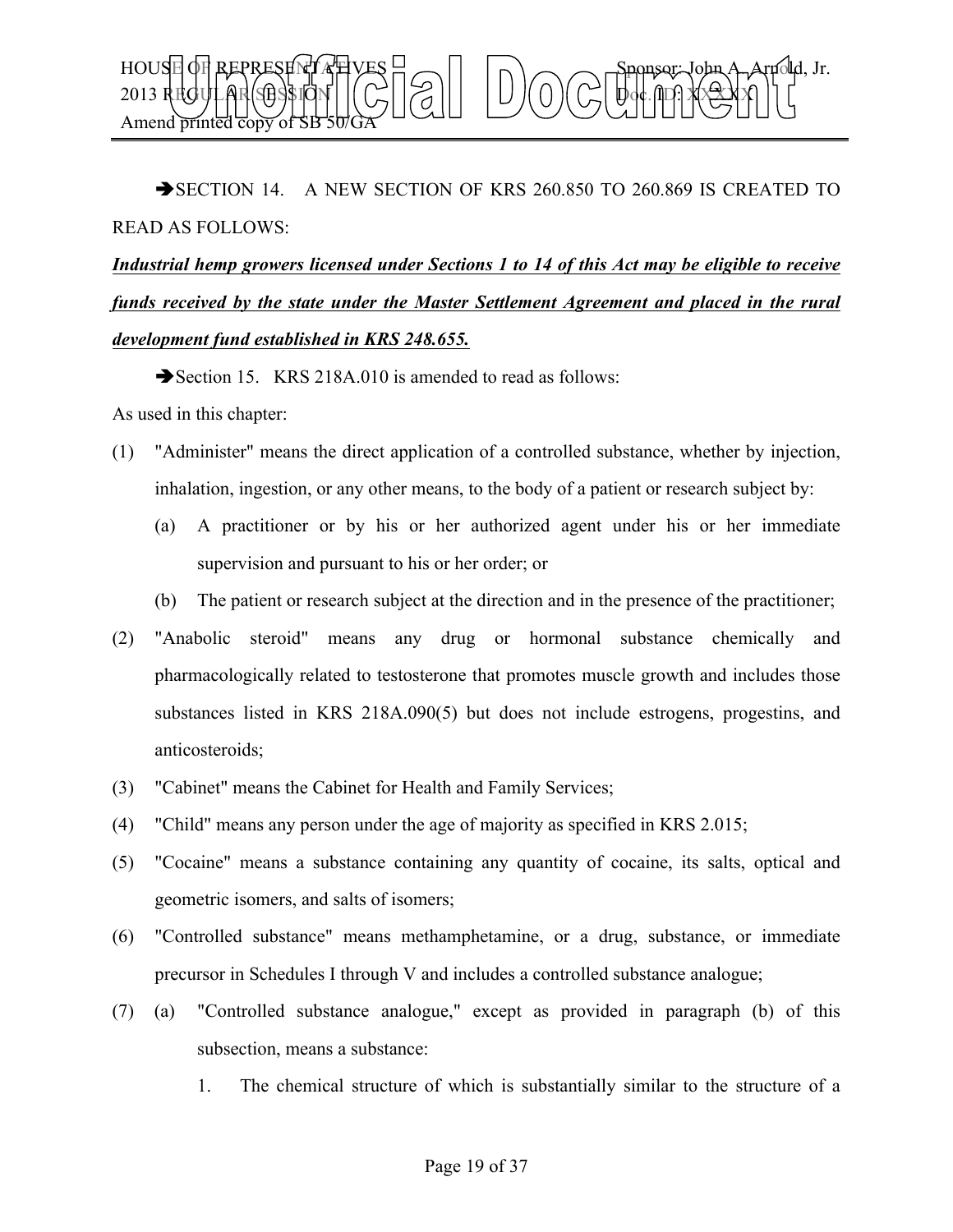

controlled substance in Schedule I or II; and

- 2. Which has a stimulant, depressant, or hallucinogenic effect on the central nervous system that is substantially similar to or greater than the stimulant, depressant, or hallucinogenic effect on the central nervous system of a controlled substance in Schedule I or II; or
- 3. With respect to a particular person, which such person represents or intends to have a stimulant, depressant, or hallucinogenic effect on the central nervous system that is substantially similar to or greater than the stimulant, depressant, or hallucinogenic effect on the central nervous system of a controlled substance in Schedule I or II.
- (b) Such term does not include:
	- 1. Any substance for which there is an approved new drug application;
	- 2. With respect to a particular person, any substance if an exemption is in effect for investigational use for that person pursuant to federal law to the extent conduct with respect to such substance is pursuant to such exemption; or
	- 3. Any substance to the extent not intended for human consumption before the exemption described in subparagraph 2. of this paragraph takes effect with respect to that substance;
- (8) "Counterfeit substance" means a controlled substance which, or the container or labeling of which, without authorization, bears the trademark, trade name, or other identifying mark, imprint, number, or device, or any likeness thereof, of a manufacturer, distributor, or dispenser other than the person who in fact manufactured, distributed, or dispensed the substance;
- (9) "Dispense" means to deliver a controlled substance to an ultimate user or research subject by or pursuant to the lawful order of a practitioner, including the packaging, labeling, or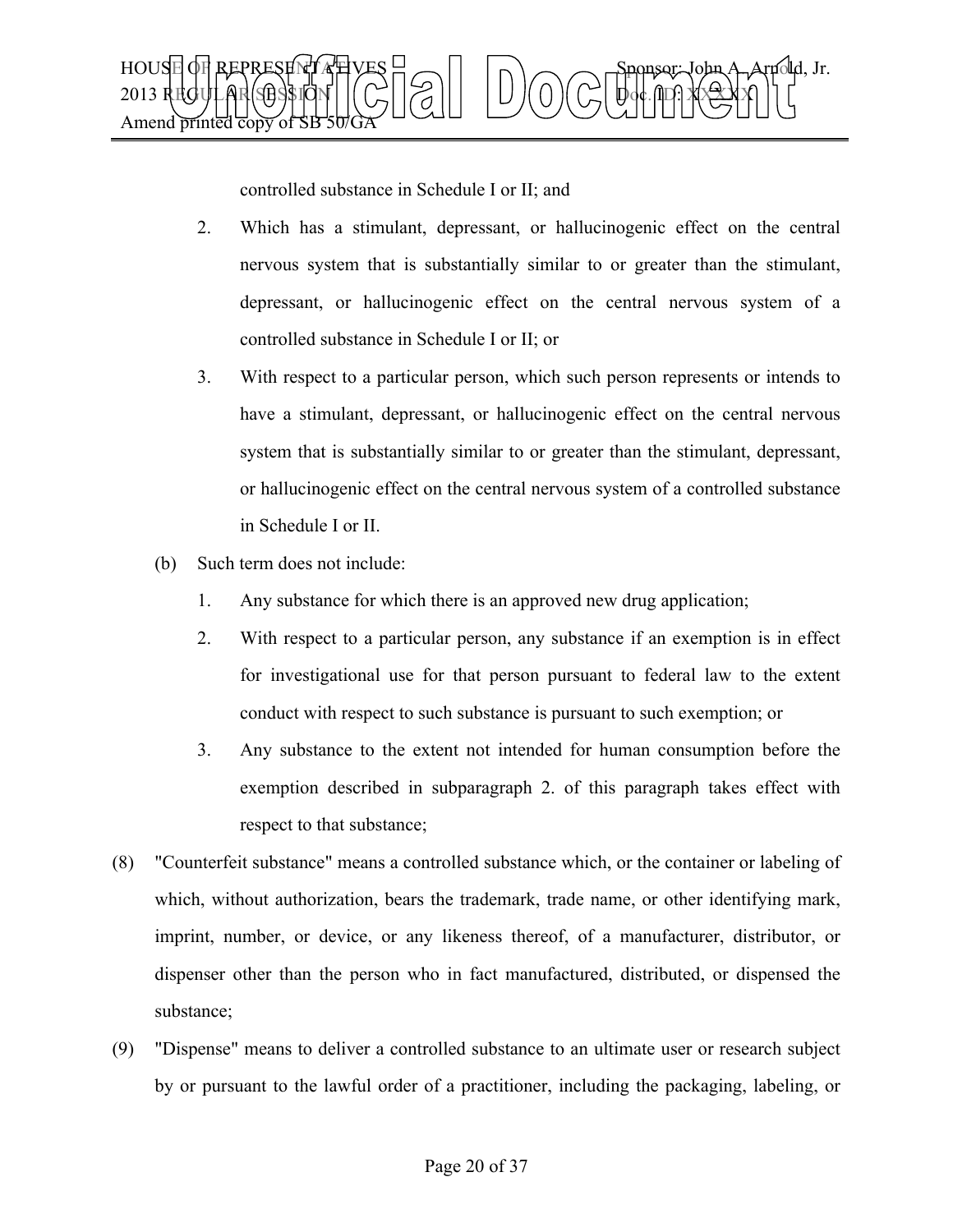

compounding necessary to prepare the substance for that delivery;

- (10) "Dispenser" means a person who lawfully dispenses a Schedule II, III, IV, or V controlled substance to or for the use of an ultimate user;
- (11) "Distribute" means to deliver other than by administering or dispensing a controlled substance;
- (12) "Dosage unit" means a single pill, capsule, ampule, liquid, or other form of administration available as a single unit;
- (13) "Drug" means:
	- (a) Substances recognized as drugs in the official United States Pharmacopoeia, official Homeopathic Pharmacopoeia of the United States, or official National Formulary, or any supplement to any of them;
	- (b) Substances intended for use in the diagnosis, care, mitigation, treatment, or prevention of disease in man or animals;
	- (c) Substances (other than food) intended to affect the structure or any function of the body of man or animals; and
	- (d) Substances intended for use as a component of any article specified in this subsection. It does not include devices or their components, parts, or accessories;
- (14) "Good faith prior examination," as used in KRS Chapter 218A and for criminal prosecution only, means an in-person medical examination of the patient conducted by the prescribing practitioner or other health-care professional routinely relied upon in the ordinary course of his or her practice, at which time the patient is physically examined and a medical history of the patient is obtained. "In-person" includes telehealth examinations. This subsection shall not be applicable to hospice providers licensed pursuant to KRS Chapter 216B;
- (15) "Hazardous chemical substance" includes any chemical substance used or intended for use in the illegal manufacture of a controlled substance as defined in this section or the illegal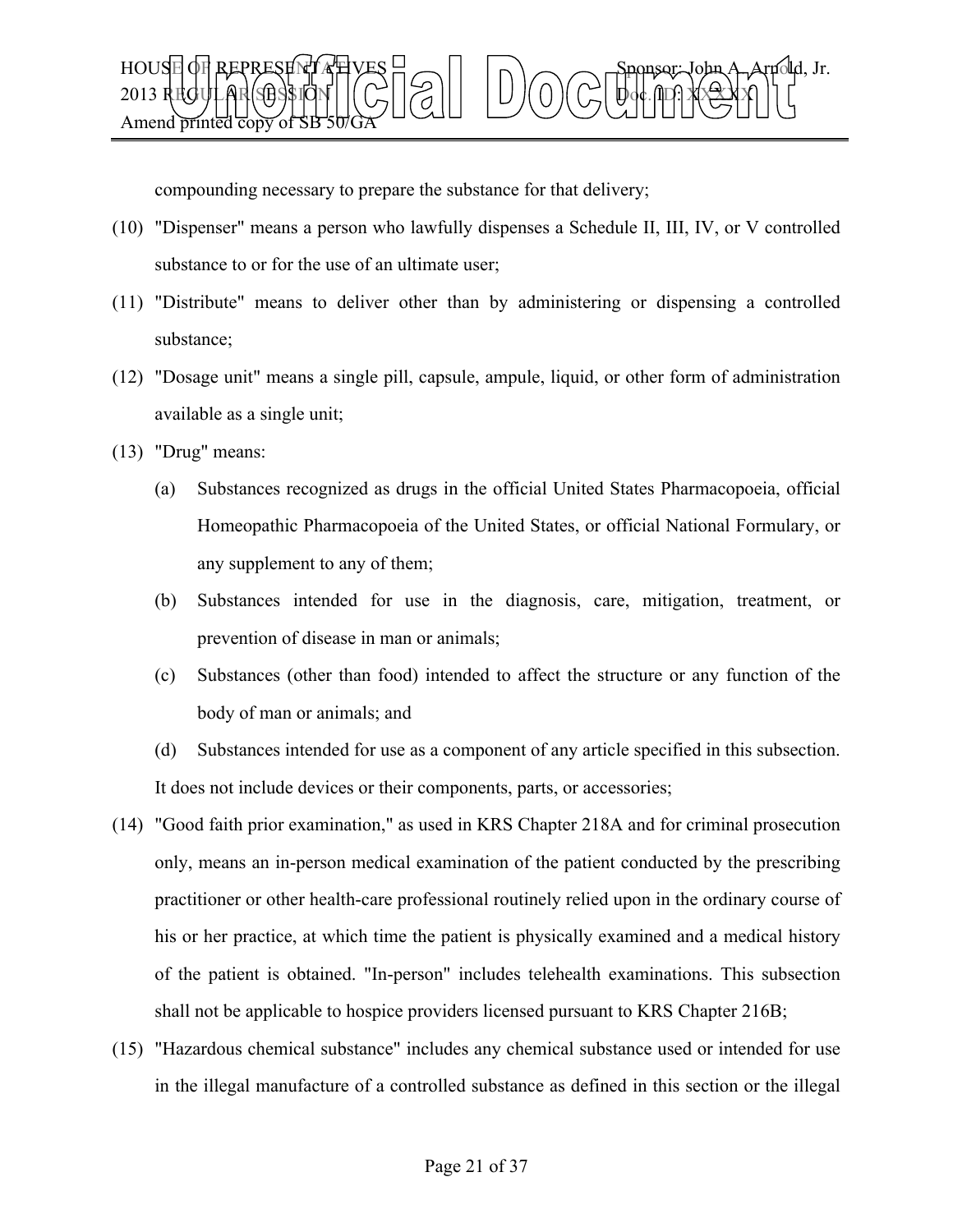

manufacture of methamphetamine as defined in KRS 218A.1431, which:

- (a) Poses an explosion hazard;
- (b) Poses a fire hazard; or
- (c) Is poisonous or injurious if handled, swallowed, or inhaled;
- (16) "Heroin" means a substance containing any quantity of heroin, or any of its salts, isomers, or salts of isomers;
- (17) "Immediate precursor" means a substance which is the principal compound commonly used or produced primarily for use, and which is an immediate chemical intermediary used or likely to be used in the manufacture of a controlled substance or methamphetamine, the control of which is necessary to prevent, curtail, or limit manufacture;
- (18) "Intent to manufacture" means any evidence which demonstrates a person's conscious objective to manufacture a controlled substance or methamphetamine. Such evidence includes but is not limited to statements and a chemical substance's usage, quantity, manner of storage, or proximity to other chemical substances or equipment used to manufacture a controlled substance or methamphetamine;
- (19) "Isomer" means the optical isomer, except as used in KRS 218A.050(3) and  $218A.070(1)(d)$ . As used in KRS  $218A.050(3)$ , the term "isomer" means the optical, positional, or geometric isomer. As used in KRS  $218A.070(1)(d)$ , the term "isomer" means the optical or geometric isomer;
- (20) "Manufacture," except as provided in KRS 218A.1431, means the production, preparation, propagation, compounding, conversion, or processing of a controlled substance, either directly or indirectly by extraction from substances of natural origin or independently by means of chemical synthesis, or by a combination of extraction and chemical synthesis, and includes any packaging or repackaging of the substance or labeling or relabeling of its container except that this term does not include activities: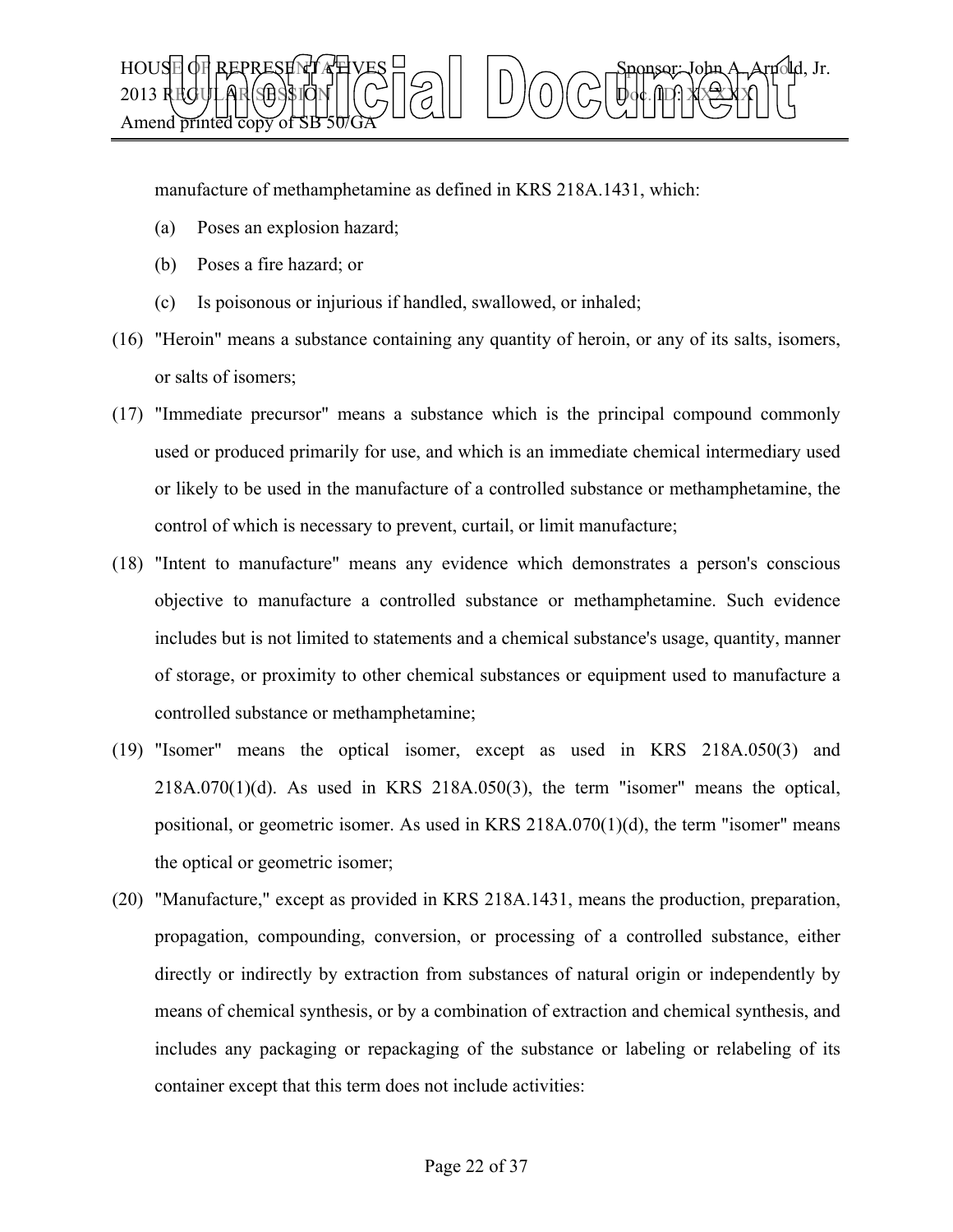

- (a) By a practitioner as an incident to his or her administering or dispensing of a controlled substance in the course of his or her professional practice;
- (b) By a practitioner, or by his or her authorized agent under his supervision, for the purpose of, or as an incident to, research, teaching, or chemical analysis and not for sale; or
- (c) By a pharmacist as an incident to his or her dispensing of a controlled substance in the course of his or her professional practice;
- (21) "Marijuana" means all parts of the plant Cannabis sp., whether growing or not; the seeds thereof; the resin extracted from any part of the plant; and every compound, manufacture, salt, derivative, mixture, or preparation of the plant, its seeds or resin or any compound, mixture, or preparation which contains any quantity of these substances*. The term "marijuana" does not include industrial hemp as defined in Section 1 of this Act*;
- (22) "Medical history," as used in KRS Chapter 218A and for criminal prosecution only, means an accounting of a patient's medical background, including but not limited to prior medical conditions, prescriptions, and family background;
- (23) "Medical order," as used in KRS Chapter 218A and for criminal prosecution only, means a lawful order of a specifically identified practitioner for a specifically identified patient for the patient's health-care needs. "Medical order" may or may not include a prescription drug order;
- (24) "Medical record," as used in KRS Chapter 218A and for criminal prosecution only, means a record, other than for financial or billing purposes, relating to a patient, kept by a practitioner as a result of the practitioner-patient relationship;
- (25) "Methamphetamine" means any substance that contains any quantity of methamphetamine, or any of its salts, isomers, or salts of isomers;
- (26) "Narcotic drug" means any of the following, whether produced directly or indirectly by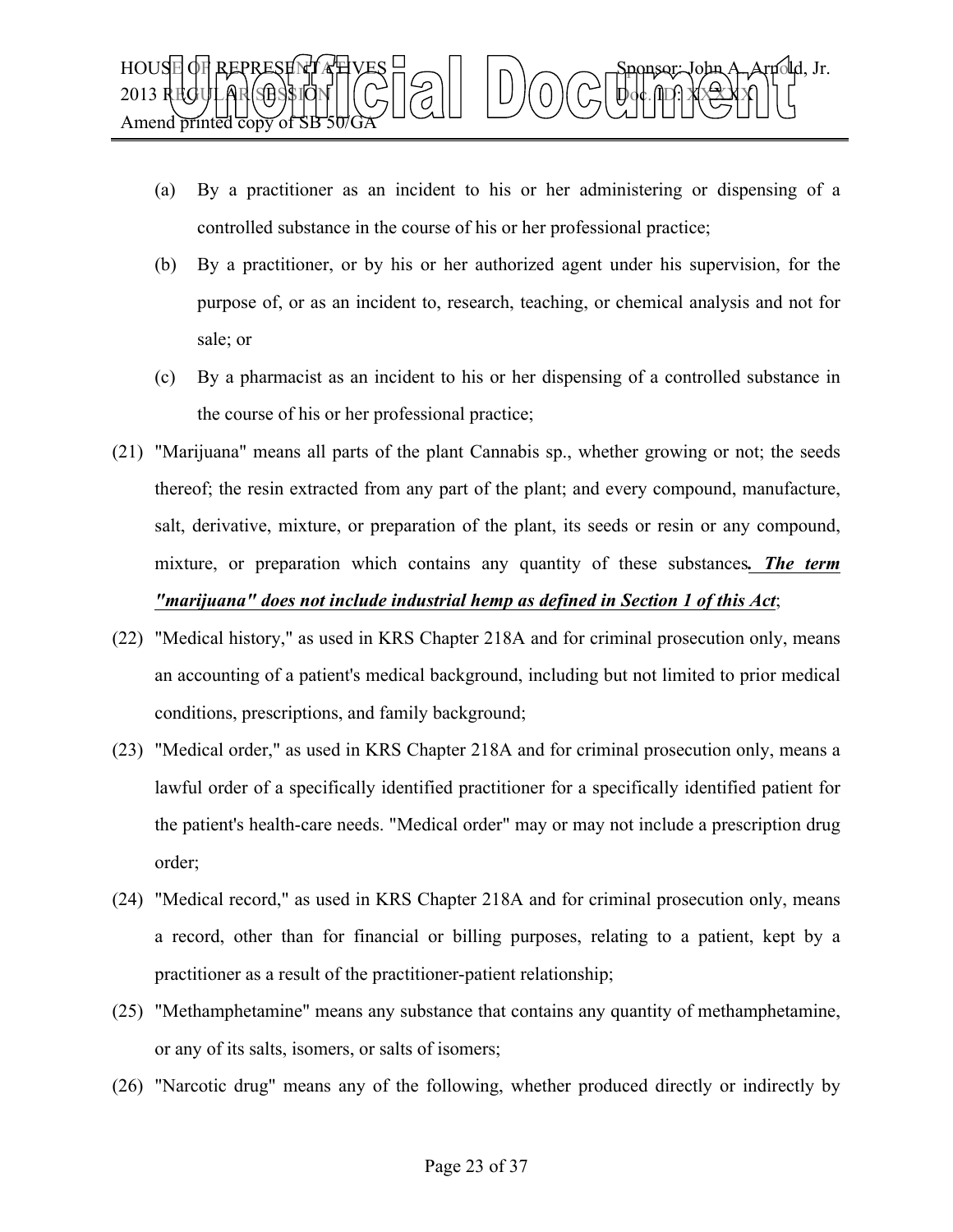

extraction from substances of vegetable origin, or independently by means of chemical synthesis, or by a combination of extraction and chemical synthesis:

- (a) Opium and opiate, and any salt, compound, derivative, or preparation of opium or opiate;
- (b) Any salt, compound, isomer, derivative, or preparation thereof which is chemically equivalent or identical with any of the substances referred to in paragraph (a) of this subsection, but not including the isoquinoline alkaloids of opium;
- (c) Opium poppy and poppy straw;
- (d) Coca leaves, except coca leaves and extracts of coca leaves from which cocaine, ecgonine, and derivatives of ecgonine or their salts have been removed;
- (e) Cocaine, its salts, optical and geometric isomers, and salts of isomers;
- (f) Ecgonine, its derivatives, their salts, isomers, and salts of isomers; and
- (g) Any compound, mixture, or preparation which contains any quantity of any of the substances referred to in paragraphs (a) to (f) of this subsection;
- (27) "Opiate" means any substance having an addiction-forming or addiction-sustaining liability similar to morphine or being capable of conversion into a drug having addiction-forming or addiction-sustaining liability. It does not include, unless specifically designated as controlled under KRS 218A.030, the dextrorotatory isomer of 3-methoxy-nmethylmorphinan and its salts (dextromethorphan). It does include its racemic and levorotatory forms;
- (28) "Opium poppy" means the plant of the species papaver somniferum L., except its seeds;
- (29) "Person" means individual, corporation, government or governmental subdivision or agency, business trust, estate, trust, partnership or association, or any other legal entity;
- (30) "Physical injury" has the same meaning it has in KRS 500.080;
- (31) "Poppy straw" means all parts, except the seeds, of the opium poppy, after mowing;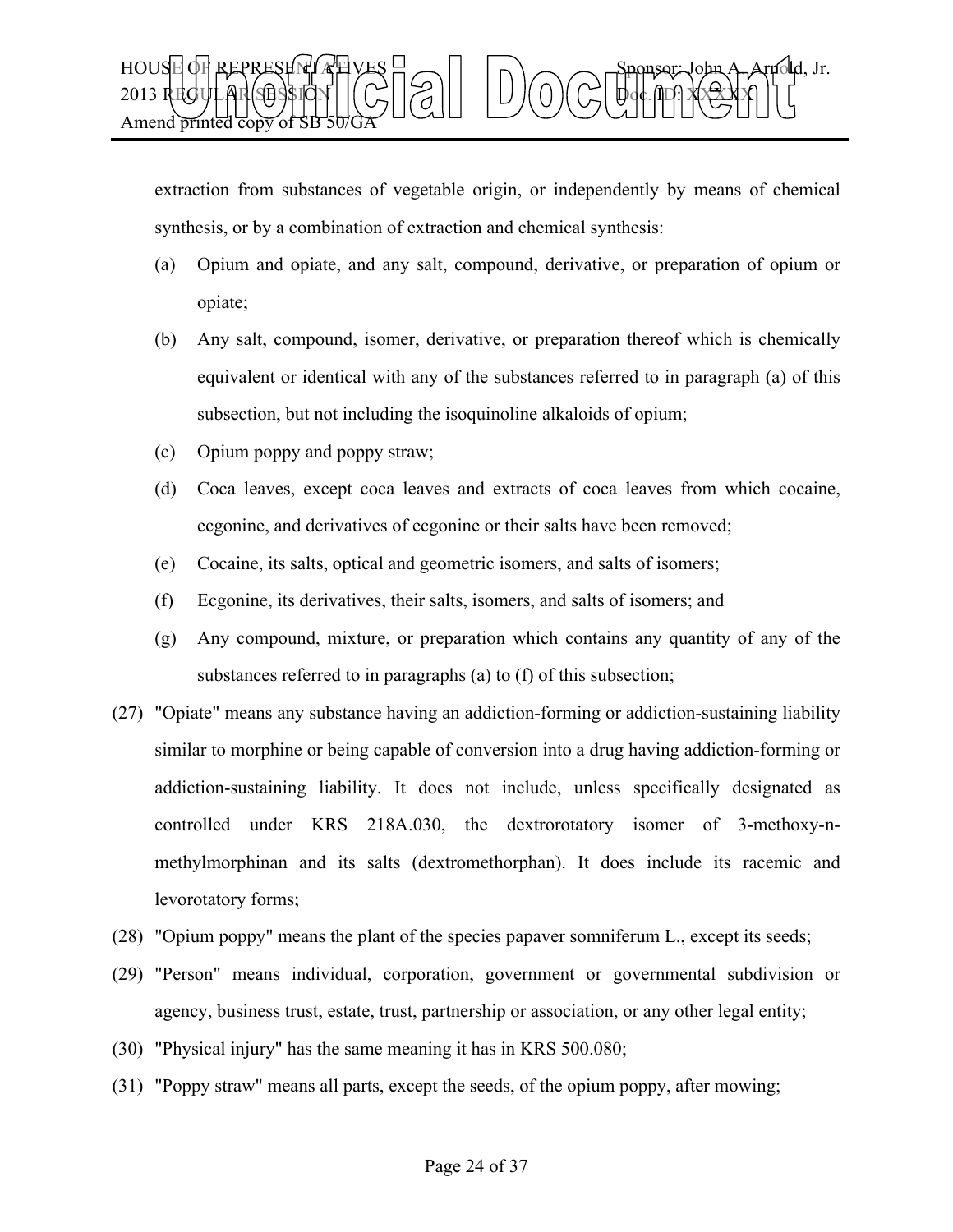

- (32) "Pharmacist" means a natural person licensed by this state to engage in the practice of the profession of pharmacy;
- (33) "Practitioner" means a physician, dentist, podiatrist, veterinarian, scientific investigator, optometrist as authorized in KRS 320.240, advanced practice registered nurse as authorized under KRS 314.011, or other person licensed, registered, or otherwise permitted by state or federal law to acquire, distribute, dispense, conduct research with respect to, or to administer a controlled substance in the course of professional practice or research in this state. "Practitioner" also includes a physician, dentist, podiatrist, veterinarian, or advanced practice registered nurse authorized under KRS 314.011 who is a resident of and actively practicing in a state other than Kentucky and who is licensed and has prescriptive authority for controlled substances under the professional licensing laws of another state, unless the person's Kentucky license has been revoked, suspended, restricted, or probated, in which case the terms of the Kentucky license shall prevail;
- (34) "Practitioner-patient relationship," as used in KRS Chapter 218A and for criminal prosecution only, means a medical relationship that exists between a patient and a practitioner or the practitioner's designee, after the practitioner or his or her designee has conducted at least one (1) good faith prior examination;
- (35) "Prescription" means a written, electronic, or oral order for a drug or medicine, or combination or mixture of drugs or medicines, or proprietary preparation, signed or given or authorized by a medical, dental, chiropody, veterinarian, optometric practitioner, or advanced practice registered nurse, and intended for use in the diagnosis, cure, mitigation, treatment, or prevention of disease in man or other animals;
- (36) "Prescription blank," with reference to a controlled substance, means a document that meets the requirements of KRS 218A.204 and 217.216;
- (37) "Presumptive probation" means a sentence of probation not to exceed the maximum term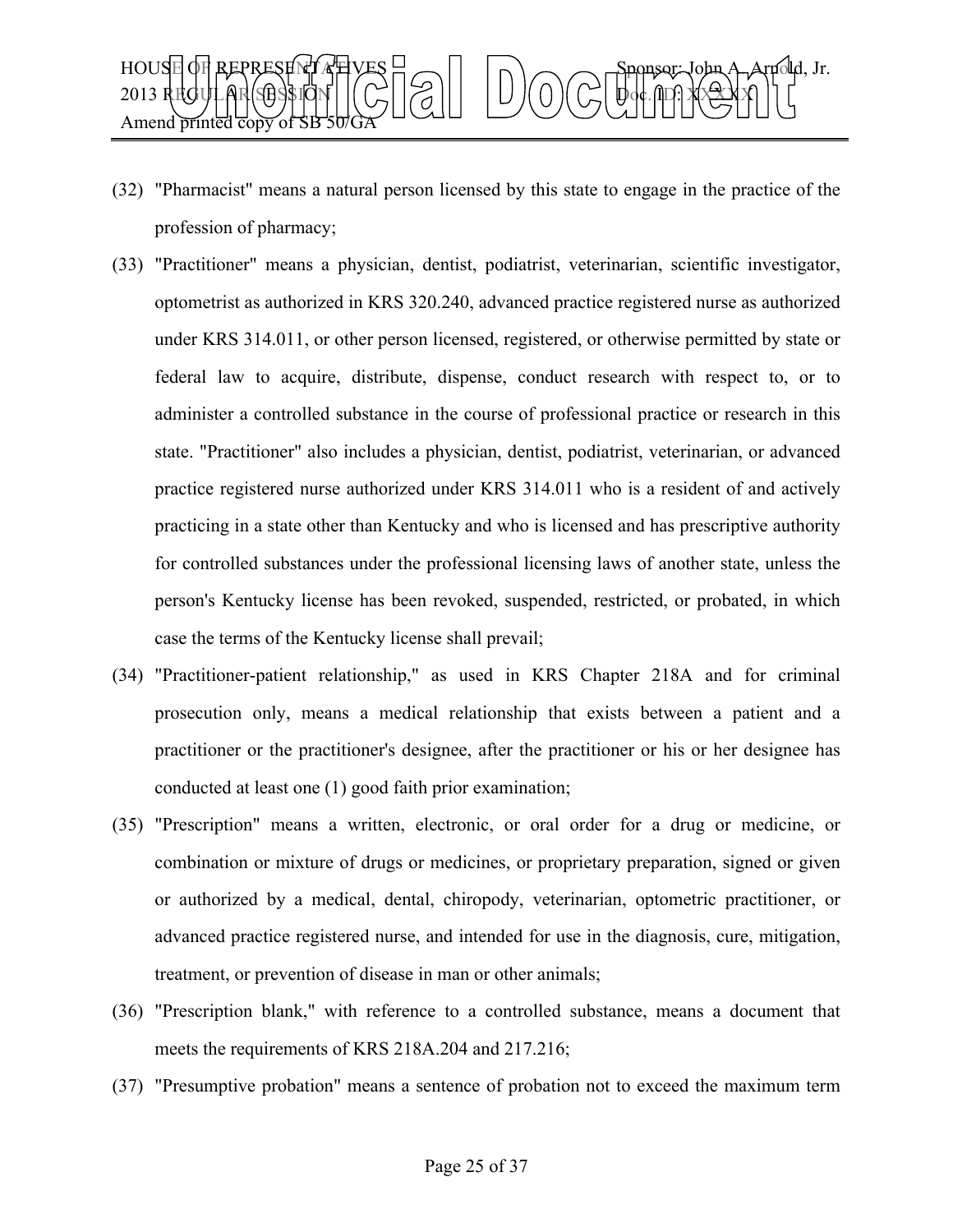

specified for the offense, subject to conditions otherwise authorized by law, that is presumed to be the appropriate sentence for certain offenses designated in this chapter, notwithstanding contrary provisions of KRS Chapter 533. That presumption shall only be overcome by a finding on the record by the sentencing court of substantial and compelling reasons why the defendant cannot be safely and effectively supervised in the community, is not amenable to community-based treatment, or poses a significant risk to public safety;

- (38) "Production" includes the manufacture, planting, cultivation, growing, or harvesting of a controlled substance;
- (39) "Recovery program" means an evidence-based, nonclinical service that assists individuals and families working toward sustained recovery from substance use and other criminal risk factors. This can be done through an array of support programs and services that are delivered through residential and nonresidential means;
- (40) "Salvia" means Salvia divinorum or Salvinorin A and includes all parts of the plant presently classified botanically as Salvia divinorum, whether growing or not, the seeds thereof, any extract from any part of that plant, and every compound, manufacture, derivative, mixture, or preparation of that plant, its seeds, or its extracts, including salts, isomers, and salts of isomers whenever the existence of such salts, isomers, and salts of isomers is possible within the specific chemical designation of that plant, its seeds, or extracts. The term shall not include any other species in the genus salvia;
- (41) "Second or subsequent offense" means that for the purposes of this chapter an offense is considered as a second or subsequent offense, if, prior to his or her conviction of the offense, the offender has at any time been convicted under this chapter, or under any statute of the United States, or of any state relating to substances classified as controlled substances or counterfeit substances, except that a prior conviction for a nontrafficking offense shall be treated as a prior offense only when the subsequent offense is a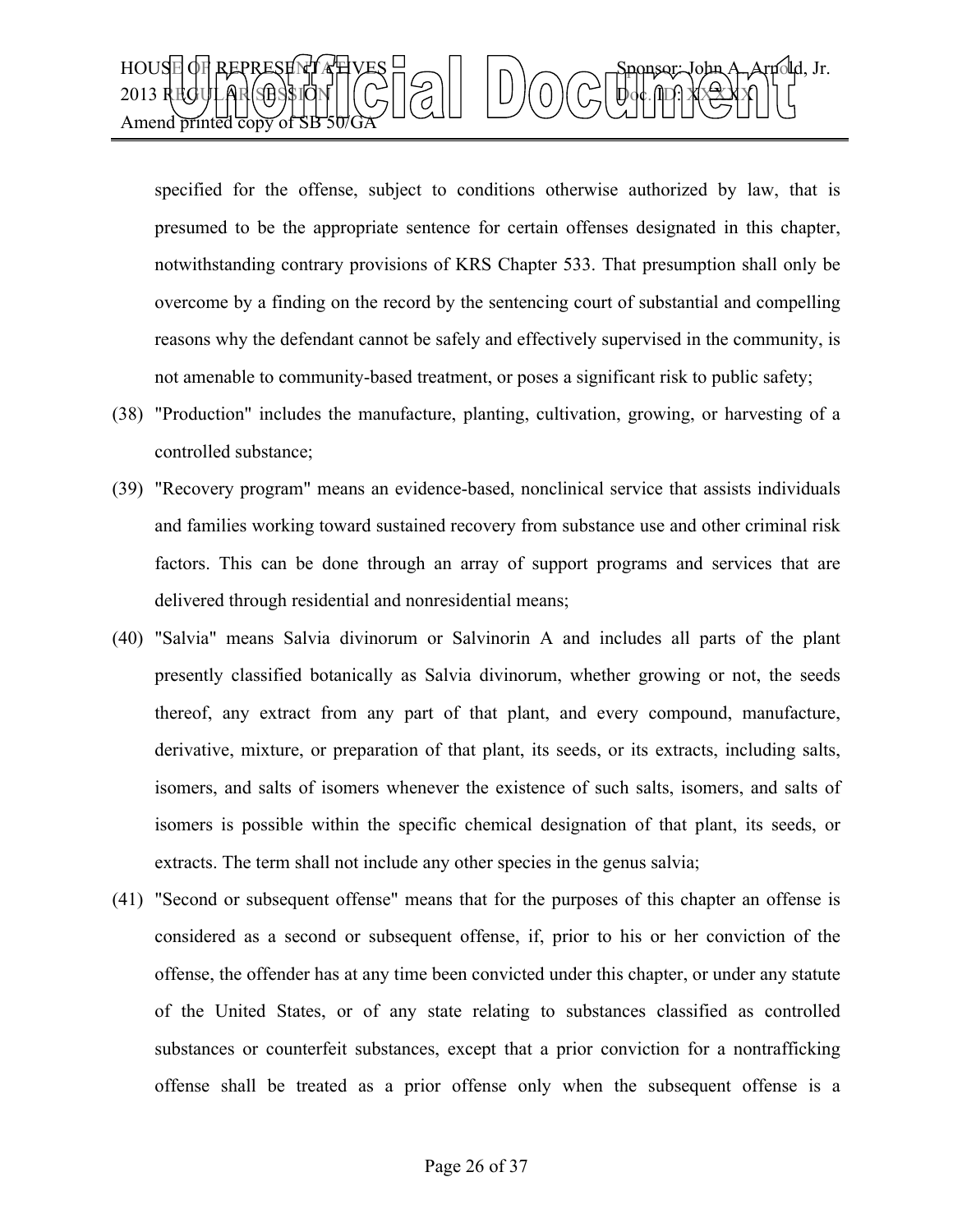

nontrafficking offense. For the purposes of this section, a conviction voided under KRS 218A.275 or 218A.276 shall not constitute a conviction under this chapter;

- (42) "Sell" means to dispose of a controlled substance to another person for consideration or in furtherance of commercial distribution;
- (43) "Serious physical injury" has the same meaning it has in KRS 500.080;
- (44) "Synthetic cannabinoids or piperazines" means any chemical compound which is not approved by the United States Food and Drug Administration or, if approved, which is not dispensed or possessed in accordance with state and federal law, that contains Benzylpiperazine (BZP); Trifluoromethylphenylpiperazine (TFMPP); 1,1-Dimethylheptyl-11-hydroxytetrahydrocannabinol (HU-210); 1-Butyl-3-(1-naphthoyl)indole; 1-Pentyl-3-(1 naphthoyl)indole; dexanabinol (HU-211); or any compound in the following structural classes:
	- (a) Naphthoylindoles: Any compound containing a 3-(1-naphthoyl)indole structure with substitution at the nitrogen atom of the indole ring by an alkyl, haloalkyl, alkenyl, cycloalkylmethyl, cycloalkylethyl, 1-(N-methyl-2-piperidinyl)methyl, or 2-(4 morpholinyl)ethyl group, whether or not further substituted in the indole ring to any extent and whether or not substituted in the naphthyl ring to any extent. Examples of this structural class include but are not limited to JWH-015, JWH-018, JWH-019, JWH-073, JWH-081, JWH-122, JWH-200, and AM-2201;
	- (b) Phenylacetylindoles: Any compound containing a 3-phenylacetylindole structure with substitution at the nitrogen atom of the indole ring by an alkyl, haloalkyl, alkenyl, cycloalkylmethyl, cycloalkylethyl, 1-(N-methyl-2-piperidinyl)methyl, or 2-(4 morpholinyl)ethyl group whether or not further substituted in the indole ring to any extent and whether or not substituted in the phenyl ring to any extent. Examples of this structural class include but are not limited to JWH-167, JWH-250, JWH-251, and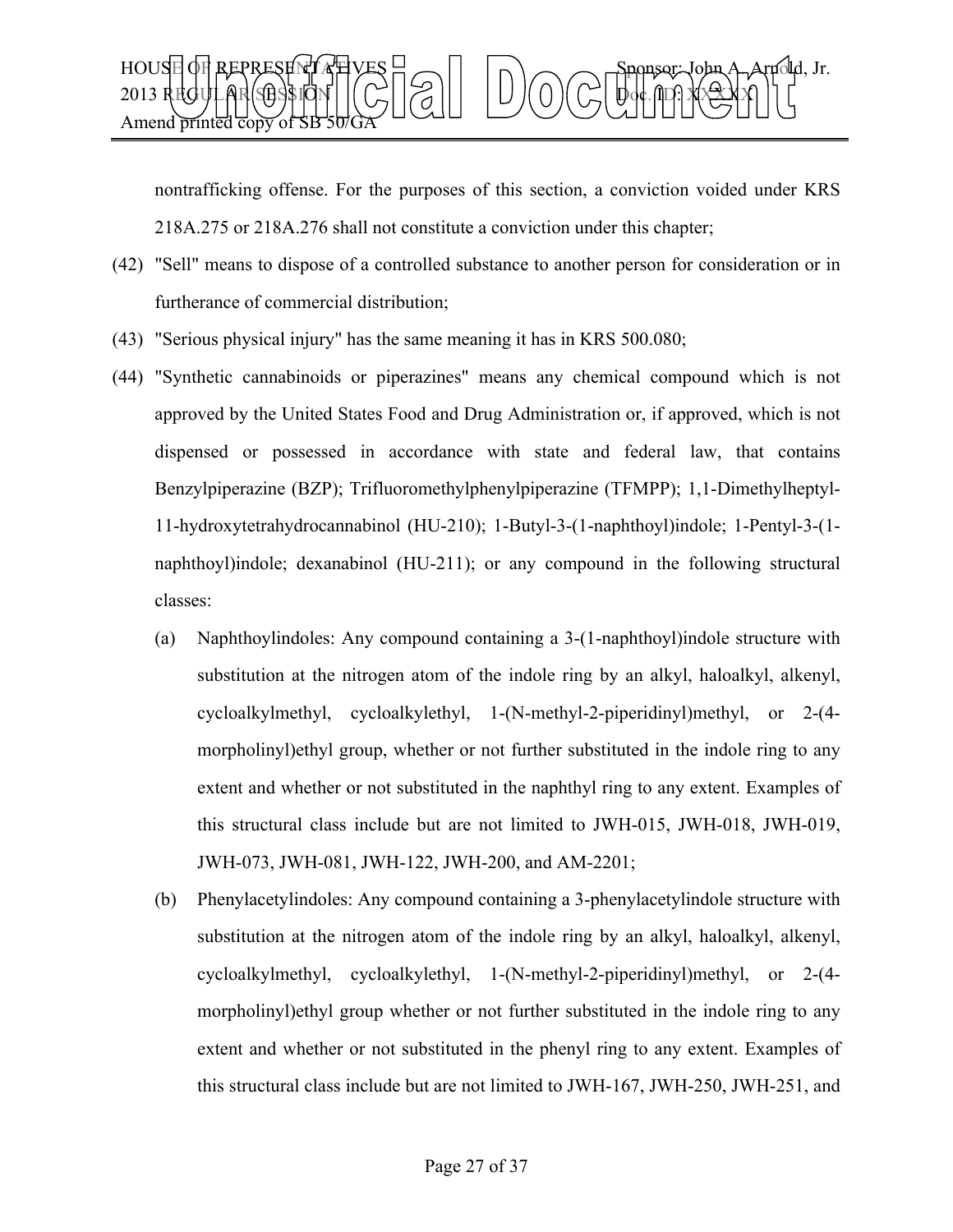

RCS-8;

- (c) Benzoylindoles: Any compound containing a 3-(benzoyl)indole structure with substitution at the nitrogen atom of the indole ring by an alkyl, haloalkyl, alkenyl, cycloalkylmethyl, cycloalkylethyl, 1-(N-methyl-2-piperidinyl)methyl, or 2-(4 morpholinyl)ethyl group whether or not further substituted in the indole ring to any extent and whether or not substituted in the phenyl ring to any extent. Examples of this structural class include but are not limited to AM-630, AM-2233, AM-694, Pravadoline (WIN 48,098), and RCS-4;
- (d) Cyclohexylphenols: Any compound containing a 2-(3-hydroxycyclohexyl)phenol structure with substitution at the 5-position of the phenolic ring by an alkyl, haloalkyl, alkenyl, cycloalkylmethyl, cycloalkylethyl, 1-(N-methyl-2 piperidinyl)methyl, or 2-(4-morpholinyl)ethyl group whether or not substituted in the cyclohexyl ring to any extent. Examples of this structural class include but are not limited to CP 47,497 and its C8 homologue (cannabicyclohexanol);
- (e) Naphthylmethylindoles: Any compound containing a 1H-indol-3-yl-(1 naphthyl)methane structure with substitution at the nitrogen atom of the indole ring by an alkyl, haloalkyl, alkenyl, cycloalkylmethyl, cycloalkylethyl, 1-(N-methyl-2 piperidinyl)methyl, or 2-(4-morpholinyl)ethyl group whether or not further substituted in the indole ring to any extent and whether or not substituted in the naphthyl ring to any extent. Examples of this structural class include but are not limited to JWH-175, JWH-184, and JWH-185;
- (f) Naphthoylpyrroles: Any compound containing a 3-(1-naphthoyl)pyrrole structure with substitution at the nitrogen atom of the pyrrole ring by an alkyl, haloalkyl, alkenyl, cycloalkylmethyl, cycloalkylethyl, 1-(N-methyl-2-piperidinyl)methyl, or 2- (4-morpholinyl)ethyl group whether or not further substituted in the pyrrole ring to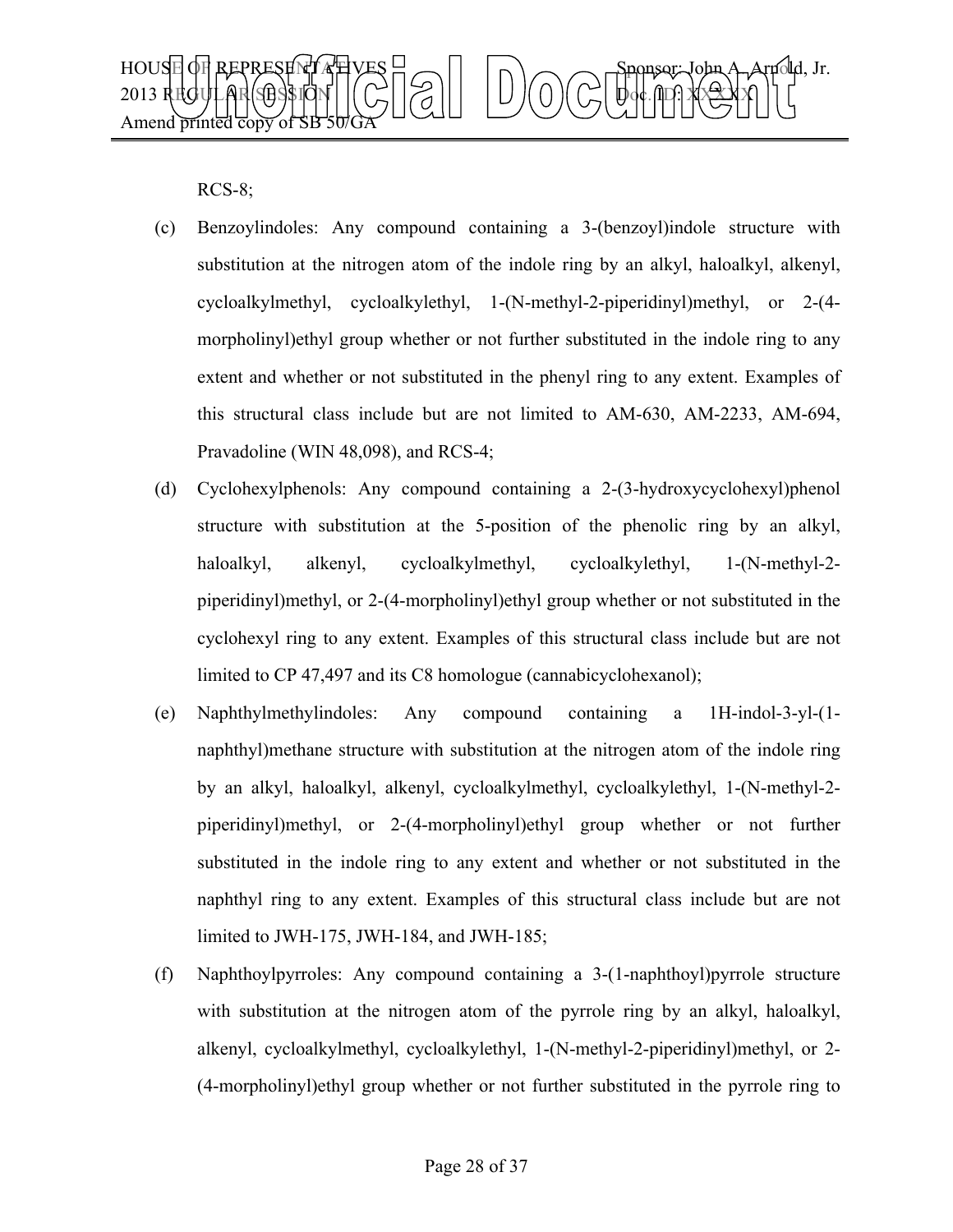

any extent and whether or not substituted in the naphthyl ring to any extent. Examples of this structural class include but are not limited to JWH-030, JWH-145, JWH-146, JWH-307, and JWH-368;

- (g) Naphthylmethylindenes: Any compound containing a 1-(1-naphthylmethyl)indene structure with substitution at the 3-position of the indene ring by an alkyl, haloalkyl, alkenyl, cycloalkylmethyl, cycloalkylethyl, 1-(N-methyl-2-piperidinyl)methyl, or 2- (4-morpholinyl)ethyl group whether or not further substituted in the indene ring to any extent and whether or not substituted in the naphthyl ring to any extent. Examples of this structural class include but are not limited to JWH-176; or
- (h) Any other synthetic cannabinoid or piperazine which is not approved by the United States Food and Drug Administration or, if approved, which is not dispensed or possessed in accordance with state and federal law;
- (45) "Synthetic cathinones" means any chemical compound which is not approved by the United States Food and Drug Administration or, if approved, which is not dispensed or possessed in accordance with state and federal law (not including bupropion or compounds listed under a different schedule) structurally derived from 2-aminopropan-1-one by substitution at the 1-position with either phenyl, naphthyl, or thiophene ring systems, whether or not the compound is further modified in one (1) or more of the following ways:
	- (a) By substitution in the ring system to any extent with alkyl, alkylenedioxy, alkoxy, haloalkyl, hydroxyl, or halide substituents, whether or not further substituted in the ring system by one (1) or more other univalent substituents. Examples of this class include but are not limited to 3,4-Methylenedioxycathinone (bk-MDA);
	- (b) By substitution at the 3-position with an acyclic alkyl substituent. Examples of this class include but are not limited to 2-methylamino-1-phenylbutan-1-one (buphedrone);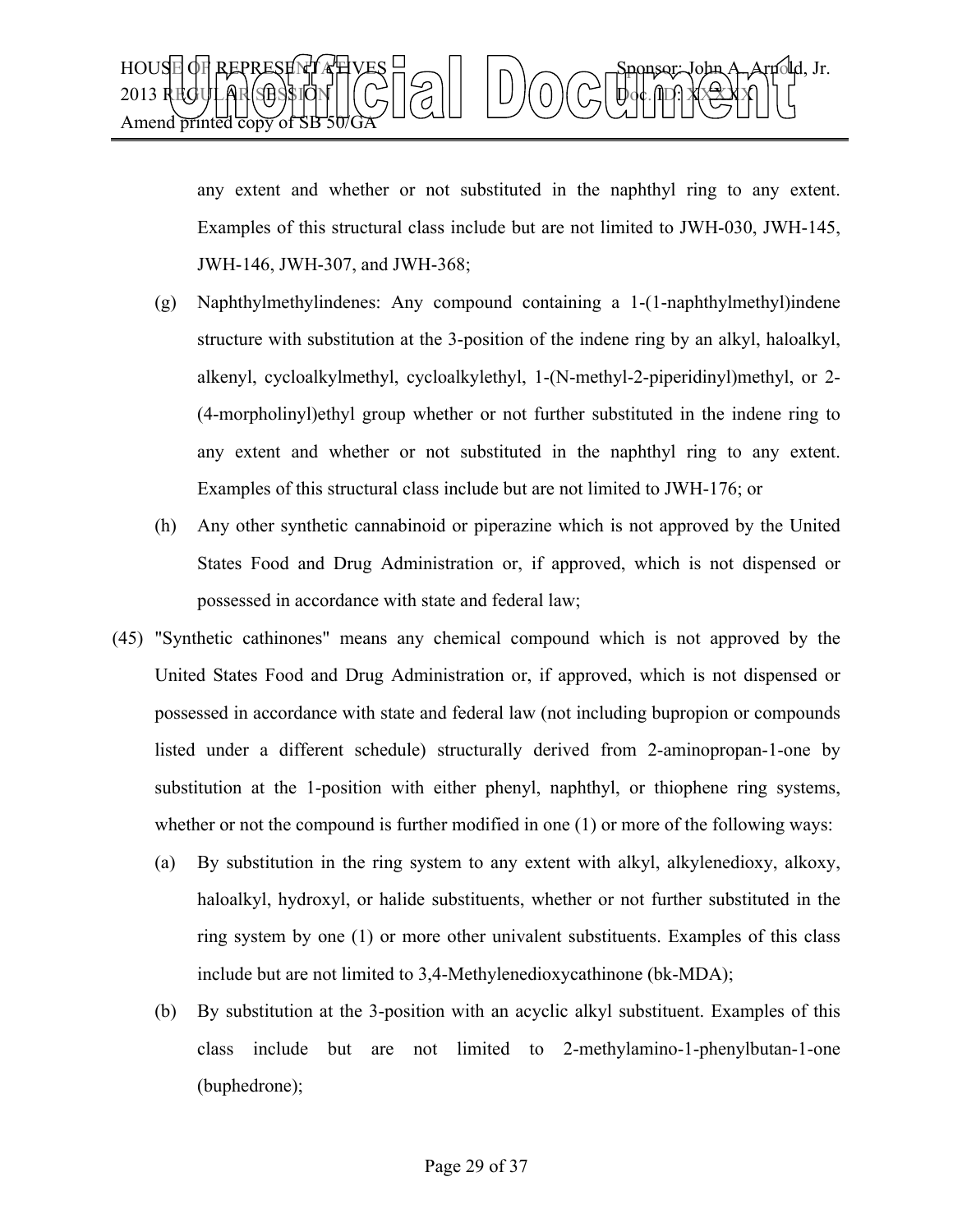

- (c) By substitution at the 2-amino nitrogen atom with alkyl, dialkyl, benzyl, or methoxybenzyl groups, or by inclusion of the 2-amino nitrogen atom in a cyclic structure. Examples of this class include but are not limited to Dimethylcathinone, Ethcathinone, and α-Pyrrolidinopropiophenone (α-PPP); or
- (d) Any other synthetic cathinone which is not approved by the United States Food and Drug Administration or, if approved, is not dispensed or possessed in accordance with state or federal law;
- (46) "Synthetic drugs" means any synthetic cannabinoids or piperazines or any synthetic cathinones;
- (47) "Telehealth" has the same meaning it has in KRS 311.550;
- (48) "Tetrahydrocannabinols" means synthetic equivalents of the substances contained in the plant, or in the resinous extractives of the plant Cannabis, sp. or synthetic substances, derivatives, and their isomers with similar chemical structure and pharmacological activity such as the following:
	- (a) Delta 1 cis or trans tetrahydrocannabinol, and their optical isomers;
	- (b) Delta 6 cis or trans tetrahydrocannabinol, and their optical isomers; and
	- (c) Delta 3, 4 cis or trans tetrahydrocannabinol, and its optical isomers;
- (49) "Traffic," except as provided in KRS 218A.1431, means to manufacture, distribute, dispense, sell, transfer, or possess with intent to manufacture, distribute, dispense, or sell a controlled substance;
- (50) "Transfer" means to dispose of a controlled substance to another person without consideration and not in furtherance of commercial distribution; and
- (51) "Ultimate user" means a person who lawfully possesses a controlled substance for his or her own use or for the use of a member of his or her household or for administering to an animal owned by him or her or by a member of his or her household.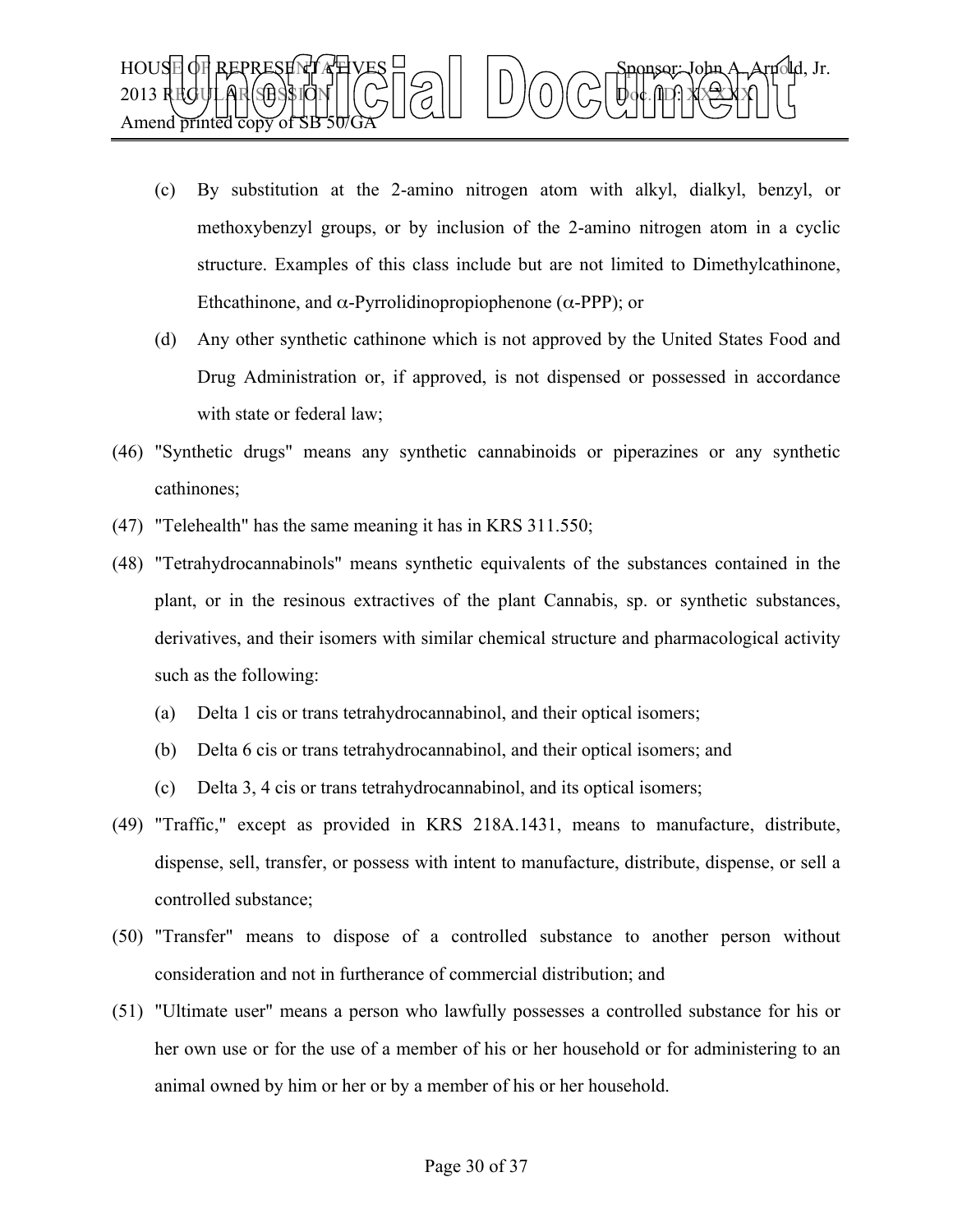

Section 16. KRS 154.32-010 is amended to read as follows:

As used in this subchapter:

- (1) "Activation date" means the date established in the tax incentive agreement that is within two (2) years of final approval;
- (2) "Advance disbursement" means the disbursement of incentives prior to the activation date;
- (3) "Affiliate" has the same meaning as in KRS 154.48-010 and, in addition, shall include two (2) or more limited liability companies if the same persons own more than fifty percent (50%) of the capital interest or are entitled to more than fifty percent (50%) of the capital profits in the limited liability companies;
- (4) "Agribusiness" means the processing of raw agricultural products, including *but not limited to* timber *and industrial hemp*, or the performance of value-added functions with regard to raw agricultural products;
- (5) "Approved company" means an eligible company that has received final approval to receive incentives under this subchapter;
- (6) "Approved costs" means the amount of eligible costs approved by the authority at final approval;
- (7) "Authority" means the Kentucky Economic Development Finance Authority established by KRS 154.20-010;
- (8) "Capital lease" means a lease classified as a capital lease by the Statement of Financial Accounting Standards No. 13, Accounting for Leases, issued by the Financial Accounting Standards Board, November 1976, as amended;
- (9) "Commonwealth" means the Commonwealth of Kentucky;
- (10) "Confirmed approved costs" means:
	- (a) For owned economic development projects, the documented eligible costs incurred on or before the activation date; or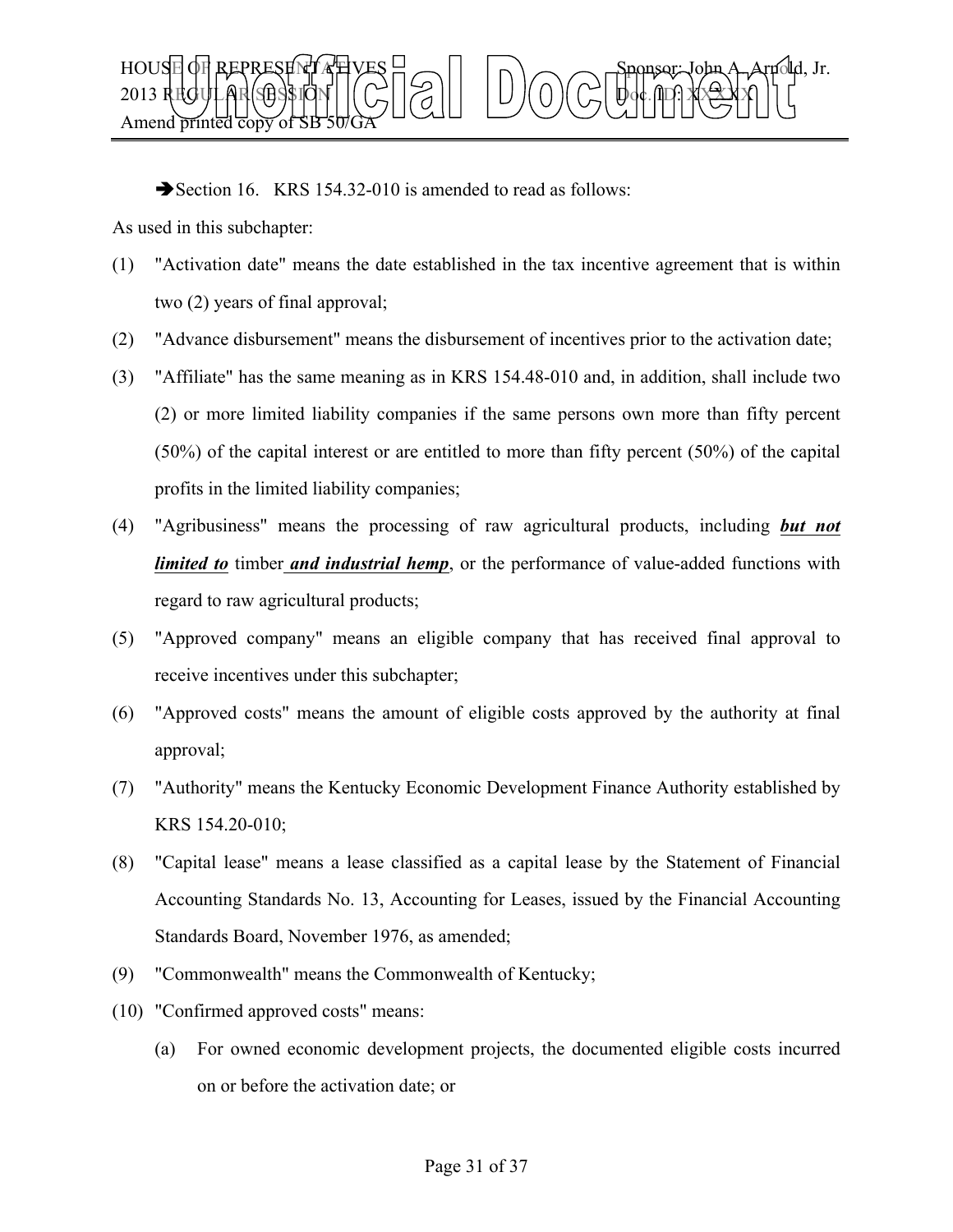

- (b) For leased economic development projects:
	- 1. The documented eligible costs incurred on or before the activation date; and
	- 2. Estimated rent to be incurred by the approved company throughout the term of the tax incentive agreement.

For both owned and leased economic development projects, "confirmed approved costs" may be less than approved costs, but shall not be more than approved costs;

- (11) "Department" means the Department of Revenue;
- (12) "Economic development project" means:
	- (a) 1. The acquisition, leasing, or construction of a new facility; or
		- 2. The acquisition, leasing, rehabilitation, or expansion of an existing facility; and
	- (b) The installation and equipping of the facility;

by an eligible company. "Economic development project" does not include any economic development project that will result in the replacement of facilities existing in the Commonwealth, except as provided in KRS 154.32-060;

- (13) (a) "Eligible company" means any corporation, limited liability company, partnership, limited partnership, sole proprietorship, business trust, or any other entity with a proposed economic development project that is engaged in or is planning to be engaged in one (1) or more of the following activities within the Commonwealth:
	- 1. Manufacturing;
	- 2. Agribusiness;
	- 3. Nonretail service or technology; or
	- 4. National or regional headquarters operations, regardless of the underlying business activity of the company.
	- (b) "Eligible company" does not include companies where the primary activity to be conducted within the Commonwealth is forestry, fishing, mining, coal or mineral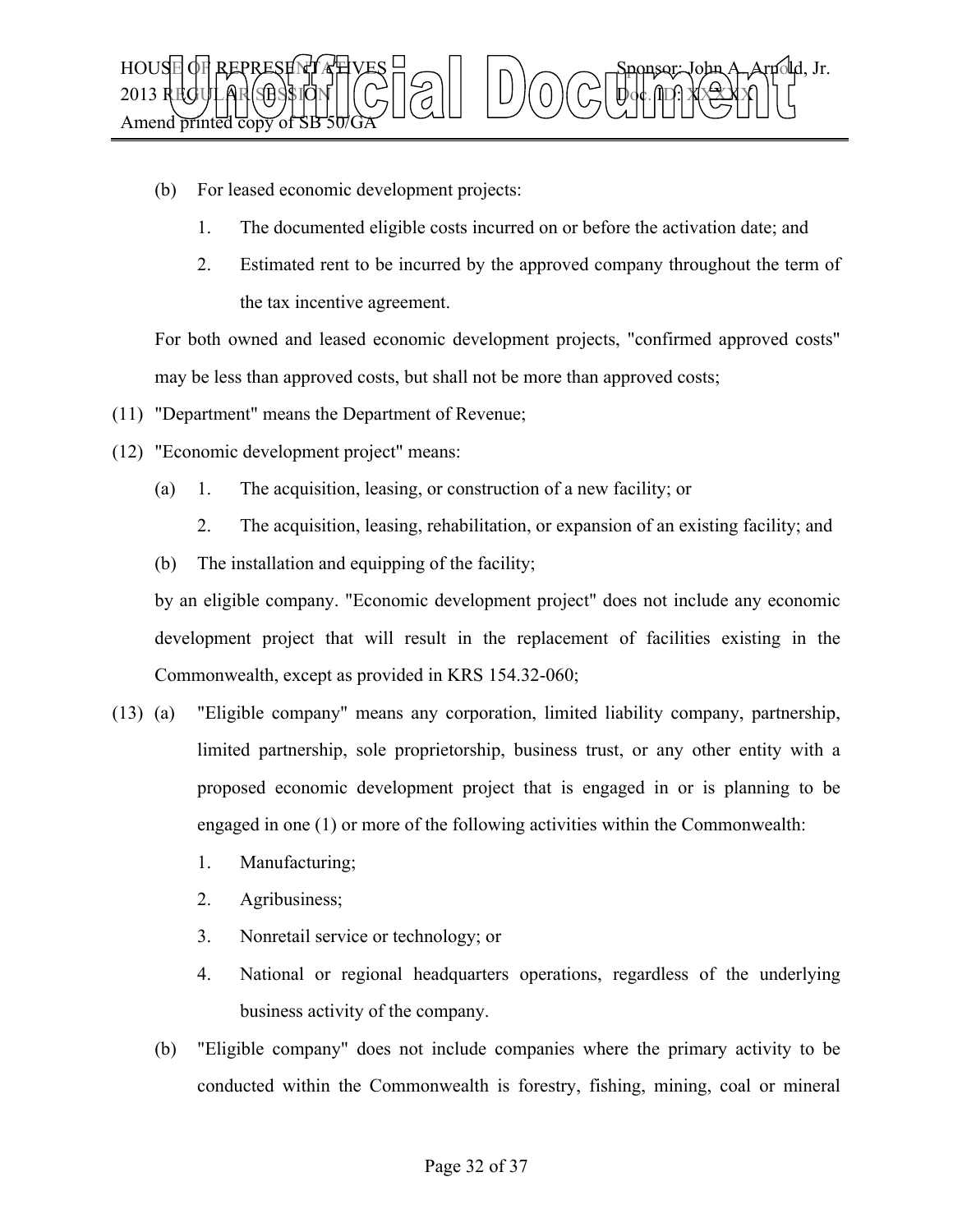

processing, the provision of utilities, construction, wholesale trade, retail trade, real estate, rental and leasing, educational services, accommodation and food services, or public administration services;

- (14) "Eligible costs" means:
	- (a) For owned economic development projects:
		- 1. Start-up costs;
		- 2. Obligations incurred for labor and amounts paid to contractors, subcontractors, builders, and materialmen in connection with the economic development project;
		- 3. The cost of acquiring land or rights in land and any cost incidental thereto, including recording fees;
		- 4. The cost of contract bonds and of insurance of all kinds that may be required or necessary for completion of an economic development project which is not paid by a contractor or otherwise provided for;
		- 5. All costs of architectural and engineering services, including test borings, surveys, estimated plans and specifications, preliminary investigations, and supervision of construction, as well as for the performance of all the duties required for construction of the economic development project;
		- 6. All costs which are required to be paid under the terms of any contract for the economic development project;
		- 7. All costs incurred for construction activities, including site tests and inspections; subsurface site work; excavation; removal of structures, roadways, cemeteries, and other surface obstructions; filling, grading, and providing drainage and storm water retention; installation of utilities such as water, sewer, sewage treatment, gas, electric, communications, and similar facilities; off-site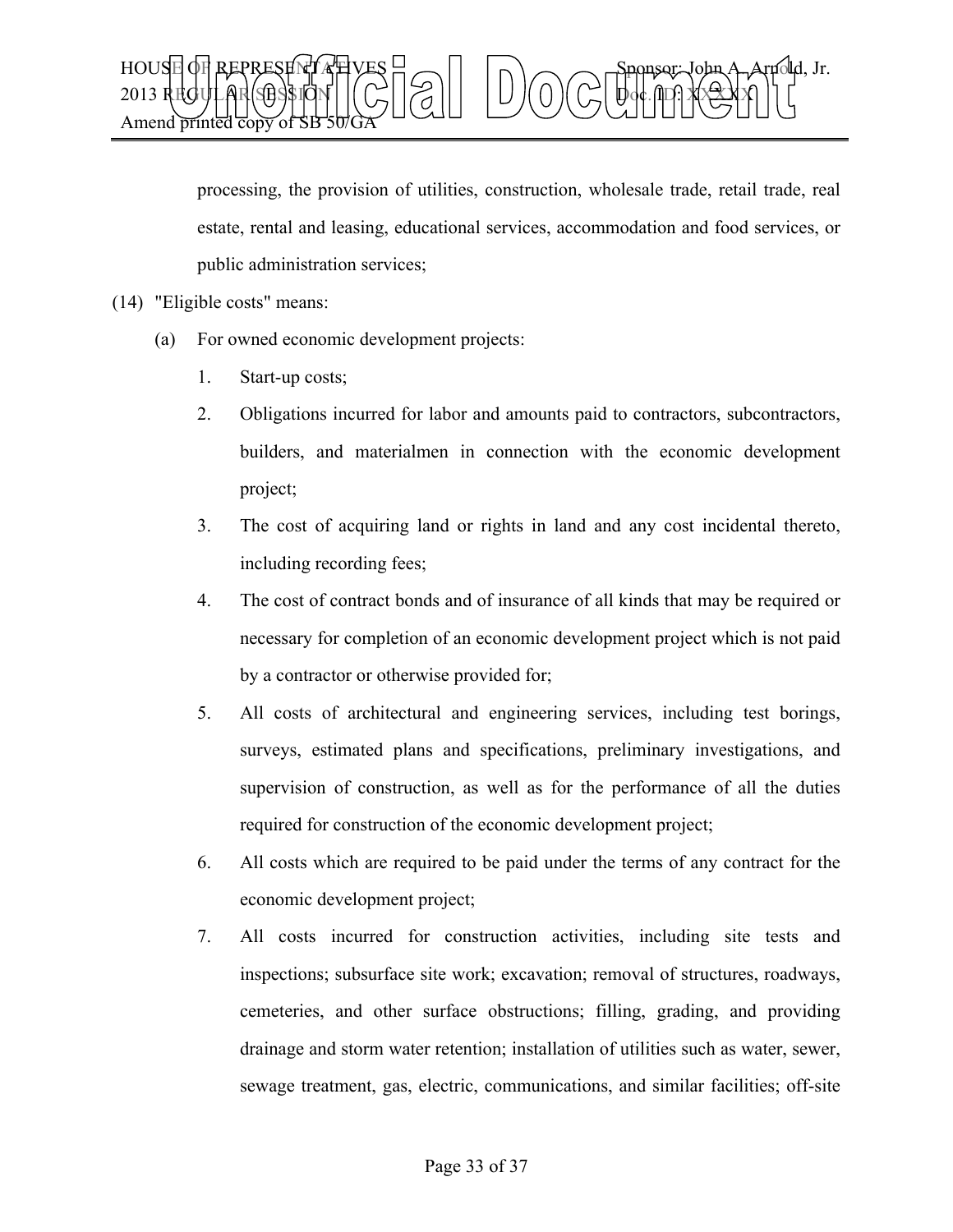

construction of utility extensions to the boundaries of the real estate; construction and installation of railroad spurs as needed to connect the economic development project to existing railways; or similar activities as the authority may determine necessary for construction of the economic development project; and

- 8. All other costs of a nature comparable to those described above; and
- (b) For leased economic development projects:
	- 1. Start-up costs; and
	- 2. Fifty percent (50%) of the estimated annual rent for each year of the tax incentive agreement.

Notwithstanding any other provision of this subsection, for economic development projects that are not in enhanced incentive counties, the cost of equipment eligible for recovery as an eligible cost shall not exceed twenty thousand dollars (\$20,000) for each new full-time job created as of the activation date;

- (15) "Employee benefits" means nonmandated payments by an approved company for its fulltime employees for health insurance, life insurance, dental insurance, vision insurance, defined benefits, 401(k), or similar plans;
- (16) "Enhanced incentive counties" means counties certified by the authority pursuant to KRS 154.32-050;
- (17) "Final approval" means the action taken by the authority authorizing the eligible company to receive incentives under this subchapter;
- (18) "Full-time job" means a job held by a person who:
	- (a) Is a Kentucky resident subject to the Kentucky individual income tax imposed by KRS 141.020; and
	- (b) Is required to work a minimum of thirty-five (35) hours per week;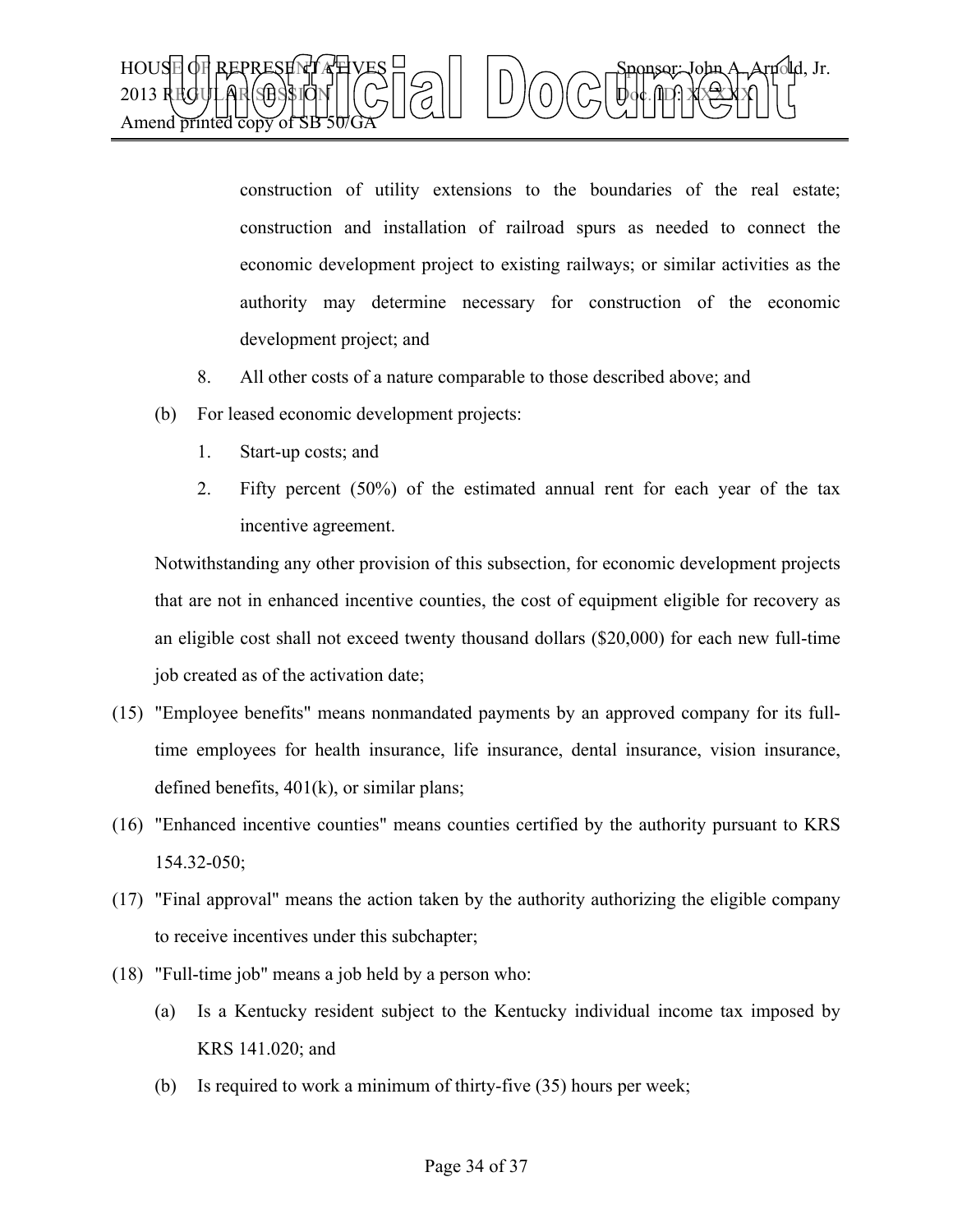

- (19) "Incentives" means the incentives available under this subchapter, as listed in KRS 154.32-  $020(3)$ ;
- (20) "Job target" means the annual average number of new full-time jobs that the approved company commits to create and maintain at the economic development project, which shall not be less than ten (10) new full-time jobs;
- (21) "Kentucky gross receipts" has the same meaning as in KRS 141.0401;
- (22) "Kentucky gross profits" has the same meaning as in KRS 141.0401;
- (23) "Lease agreement" means an agreement between an approved company and an unrelated entity conveying the right to use property, plant, or equipment, the terms of which reflect an arms' length transaction. "Lease agreement" does not include a capital lease;
- (24) "Leased project" means an economic development project site occupied by an approved company pursuant to a lease agreement;
- (25) "Loan agreement" means the agreement between the authority and a preliminarily approved company establishing the terms and conditions of an advance disbursement;
- (26) "Manufacturing" means any activity involving the processing, assembling, or production of any property, including the processing resulting in a change in the conditions of the property and any activity related to the processing, assembling, or production of property. "Manufacturing" also includes storage, warehousing, distribution, and office activities related to the manufacturing activity;
- (27) "Minimum wage target" means the average minimum wage amount that the approved company commits to meet for all new full-time jobs created and maintained as a result of the economic development project, which shall not be less than:
	- (a) One hundred twenty-five percent (125%) of the federal minimum wage in enhanced incentive counties; or
	- (b) One hundred fifty percent (150%) of the federal minimum wage in all other counties;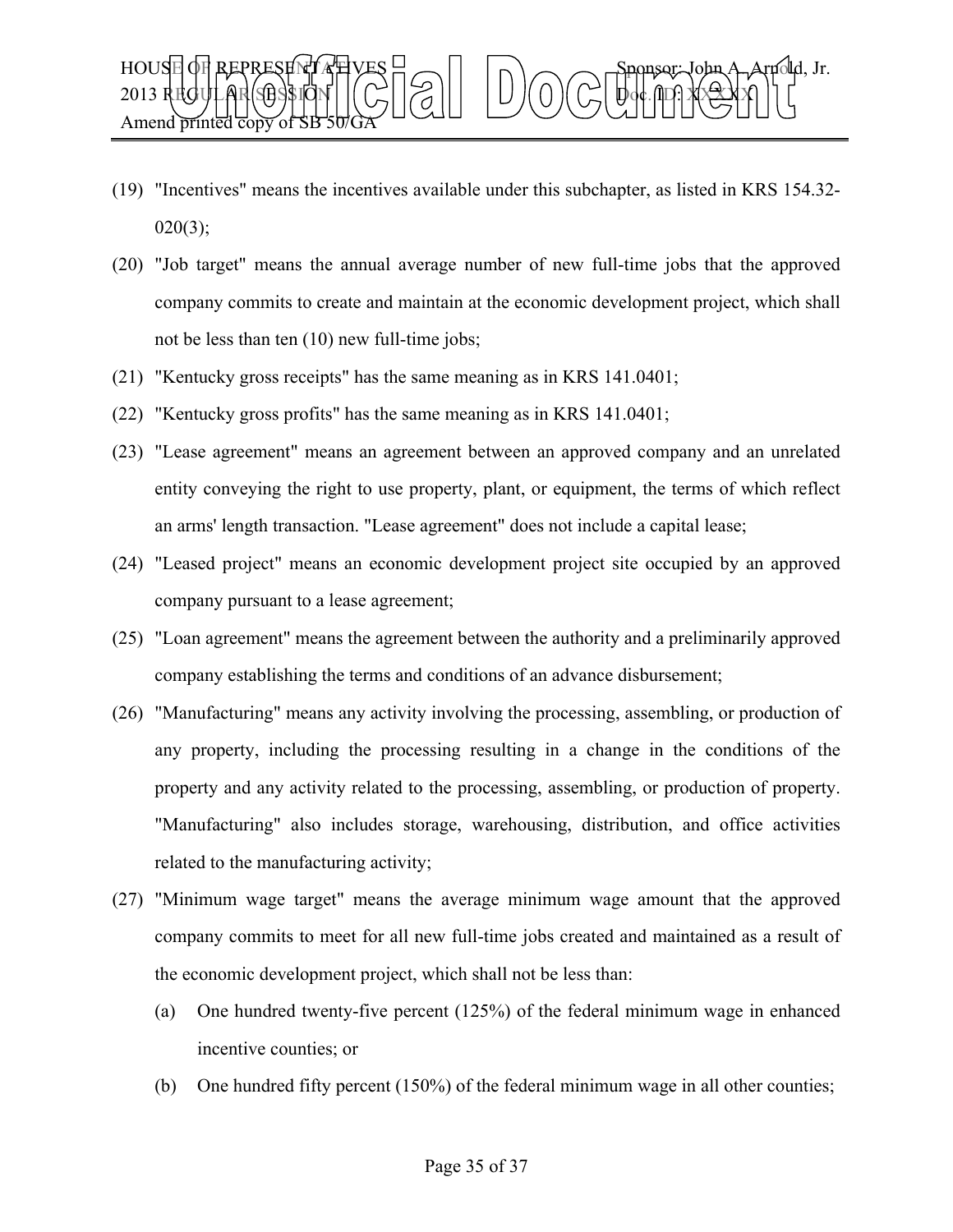

- (28) (a) "Nonretail service or technology" means any activity where:
	- 1. Service or technology is:
		- a. Provided predominantly outside the Commonwealth; and
		- b. Designed to serve a multistate, national, or international market; or
	- 2. Service or technology is provided by a national or regional headquarters as a support to other business activities conducted by the eligible company.
	- (b) "Nonretail service or technology" includes but is not limited to call centers, centralized administrative or processing centers, telephone or Internet sales order or processing centers, distribution or fulfillment centers, data processing centers, research and development facilities, and other similar activities;
- (29) "Owned project" means an economic development project owned in fee simple by the approved company or an affiliate, or possessed by the approved company or an affiliate pursuant to a capital lease;
- (30) "Preliminary approval" means the action taken by the authority preliminarily approving an eligible company for incentives under this subchapter;
- (31) "Rent" means the actual annual rent or fee paid by an approved company under a lease agreement;
- (32) "Start-up costs" means costs incurred to furnish and equip a facility for an economic development project, including costs incurred for:
	- (a) Computers, furnishings, office equipment, manufacturing equipment, and fixtures;
	- (b) The relocation of out-of-state equipment; and
	- (c) Nonrecurring costs of fixed telecommunications equipment; as certified to the authority in accordance with KRS 154.32-030;
- (33) "Tax incentive agreement" means the agreement entered into pursuant to KRS 154.32-040 between the authority and an approved company; and